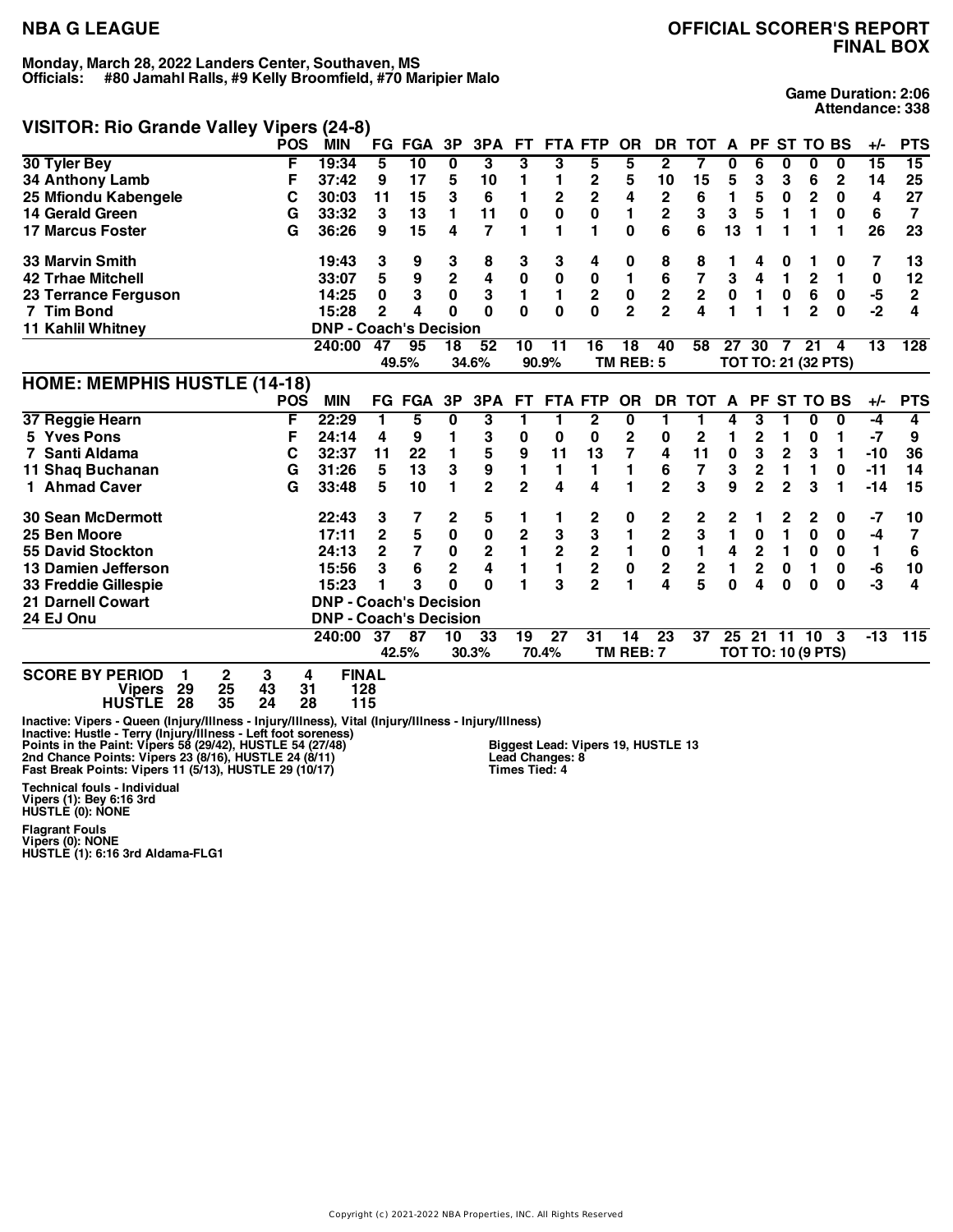# **NBA G LEAGUE OFFICIAL SCORER'S REPORT 1st QUARTER ONLY**

## **VISITOR: Rio Grande Valley Vipers**

**Period Duration: 0:23 Attendance: 338**

|                             | <b>POS</b> | <b>MIN</b>                    |                | <b>FG FGA</b>           | 3P             | 3PA                     | FT.      | <b>FTA FTP</b> |                         | <b>OR</b>      | <b>DR</b>               | <b>TOT</b>              | A              | <b>PF</b>                | <b>ST TO BS</b> |                  |          | +/-            | <b>PTS</b>              |
|-----------------------------|------------|-------------------------------|----------------|-------------------------|----------------|-------------------------|----------|----------------|-------------------------|----------------|-------------------------|-------------------------|----------------|--------------------------|-----------------|------------------|----------|----------------|-------------------------|
| 30 Tyler Bey                | F          | 08:03                         |                | 6                       | 0              | 3                       | 0        | 0              | 0                       | 0              | 1                       |                         | 0              | 3                        | 0               | 0                | 0        | 5              | $\overline{\mathbf{2}}$ |
| 34 Anthony Lamb             | F          | 09:16                         | 3              | 5                       |                | $\mathbf{2}$            | 0        | 0              | 0                       | 3              | 3                       | 6                       | 0              | 0                        |                 | 2                | 0        | 6              | 7                       |
| 25 Mfiondu Kabengele        | С          | 08:05                         | $\overline{2}$ | 3                       | 0              | 1                       | 0        | 1              | 0                       | 1              | 1                       | 2                       | 0              |                          | 0               | 0                | 0        | $-1$           | 4                       |
| <b>14 Gerald Green</b>      | G          | 08:05                         |                | 3                       | $\mathbf 0$    | $\overline{\mathbf{c}}$ | 0        | $\bf{0}$       | 0                       | $\mathbf 0$    | 0                       | $\mathbf 0$             | 1              | $\mathbf{2}$             | $\bf{0}$        | $\mathbf 0$      | $\bf{0}$ | -1             | $\mathbf{2}$            |
| <b>17 Marcus Foster</b>     | G          | 10:03                         | 5              | 5                       | $\overline{2}$ | $\overline{2}$          | 0        | $\bf{0}$       | 0                       | $\bf{0}$       | 1                       | 1                       | $\overline{2}$ | $\bf{0}$                 | 0               | $\bf{0}$         | $\bf{0}$ | 8              | 12                      |
| 33 Marvin Smith             |            | 05:27                         | 0              | 2                       | 0              | 2                       | 0        | 0              | 0                       | 0              | 2                       | 2                       | 0              |                          | 0               | 0                | 0        | -5             | 0                       |
| <b>42 Trhae Mitchell</b>    |            | 06:39                         |                | $\overline{2}$          | 0              | $\blacksquare$          | 0        | $\bf{0}$       | $\bf{0}$                | $\blacksquare$ | $\pmb{0}$               | $\mathbf{1}$            | 1              | 0                        | $\bf{0}$        | 1                | 0        | $-3$           | $\mathbf{2}$            |
| 23 Terrance Ferguson        |            | 03:10                         | 0              | 0                       | $\bf{0}$       | 0                       | 0        | 0              | $\pmb{0}$               | $\pmb{0}$      | $\pmb{0}$               | 0                       | 0              | $\mathbf 0$              | 0               | $\boldsymbol{2}$ | 0        | -6             | 0                       |
| 7 Tim Bond                  |            | 01:12                         | 0              | 0                       | $\bf{0}$       | $\Omega$                | O        | $\bf{0}$       | 0                       | $\bf{0}$       | 1                       | 1                       | $\bf{0}$       |                          | $\bf{0}$        | $\bf{0}$         | $\bf{0}$ | $\overline{2}$ | 0                       |
| 11 Kahlil Whitney           |            | <b>DNP - Coach's Decision</b> |                |                         |                |                         |          |                |                         |                |                         |                         |                |                          |                 |                  |          |                |                         |
|                             |            | 60:00                         | 13             | $\overline{26}$         | 3              | 13                      | 0        |                | 0                       | 5              | 9                       | 14                      | 4              | 8                        |                 | 5                | 0        |                | $\overline{29}$         |
|                             |            |                               |                | 50%                     |                | 23.1%                   |          | 0%             |                         | TM REB: 1      |                         |                         |                | <b>TOT TO: 5 (5 PTS)</b> |                 |                  |          |                |                         |
| <b>HOME: MEMPHIS HUSTLE</b> |            |                               |                |                         |                |                         |          |                |                         |                |                         |                         |                |                          |                 |                  |          |                |                         |
|                             | <b>POS</b> | <b>MIN</b>                    |                | FG FGA                  | 3P             | 3PA                     | FT.      | <b>FTA FTP</b> |                         | <b>OR</b>      | DR.                     | <b>TOT</b>              | $\mathbf{A}$   | <b>PF</b>                | <b>ST TO BS</b> |                  |          | $+/-$          | <b>PTS</b>              |
| 37 Reggie Hearn             | F          | 05:21                         | 0              | 0                       | 0              | 0                       | 1        |                | 2                       | 0              | 1                       | 1                       | 0              |                          | 0               | 0                | $\bf{0}$ | $-4$           | $\overline{2}$          |
| 5 Yves Pons                 | F          | 05:45                         |                | 3                       | 0              |                         | 0        | 0              | 0                       | 0              | 0                       | 0                       | 0              | 0                        | 0               | 0                | 0        | -6             | $\mathbf 2$             |
| Santi Aldama                | С          | 07:34                         | 4              | 5                       | $\bf{0}$       | 1                       | 1        | $\overline{2}$ | $\mathbf 2$             | 3              | $\mathbf 0$             | 3                       | 0              |                          | 1               | 1                | 0        | $-7$           | 10                      |
| 11 Shaq Buchanan            | G          | 07:34                         |                | $\overline{\mathbf{c}}$ | 1              | $\mathbf 2$             | $\bf{0}$ | 0              | 0                       | $\pmb{0}$      | $\overline{\mathbf{2}}$ | $\overline{\mathbf{2}}$ | 0              | 0                        | 0               | 1                | 0        | $-7$           | 3                       |
| 1 Ahmad Caver               | G          | 06:57                         | $\bf{0}$       | 1                       | $\bf{0}$       | $\mathbf{0}$            | 0        | 1              | 0                       | $\bf{0}$       | $\bf{0}$                | 0                       | $\overline{2}$ | 0                        | 1               | 0                | 0        | -8             | 0                       |
| <b>30 Sean McDermott</b>    |            | 05:27                         | 0              | 2                       | 0              | 1                       | 0        | 0              | 0                       | 0              | 2                       | 2                       | 1              | 0                        |                 | 0                | 0        | 5              | 0                       |
| 25 Ben Moore                |            | 06:15                         | 2              | 3                       | 0              | 0                       | 1        |                |                         | 0              | 1                       | 1                       | 0              | 0                        | 1               | 0                | 0        | 5              | 5                       |
| <b>55 David Stockton</b>    |            | 06:15                         |                | 3                       | $\bf{0}$       | 1                       | $\bf{0}$ |                | 0                       | $\bf{0}$       | $\pmb{0}$               | 0                       | 1              | $\bf{0}$                 | $\bf{0}$        | $\mathbf 0$      | $\bf{0}$ | 5              | $\overline{2}$          |
| 13 Damien Jefferson         |            | 04:26                         | 0              |                         | 0              | 1                       | 1        |                | $\overline{\mathbf{2}}$ | $\pmb{0}$      | $\pmb{0}$               | 0                       | 0              | 1                        | 0               | 1                | $\bf{0}$ | 6              | $\overline{2}$          |
| 33 Freddie Gillespie        |            | 04:26                         | 0              | 0                       | 0              | $\Omega$                |          |                | $\overline{2}$          | $\bf{0}$       | $\overline{2}$          | $\overline{2}$          | 0              |                          | $\bf{0}$        | 0                | $\bf{0}$ | 6              | $\mathbf{2}$            |
| <b>21 Darnell Cowart</b>    |            | <b>DNP - Coach's Decision</b> |                |                         |                |                         |          |                |                         |                |                         |                         |                |                          |                 |                  |          |                |                         |
| 24 EJ Onu                   |            | <b>DNP - Coach's Decision</b> |                |                         |                |                         |          |                |                         |                |                         |                         |                |                          |                 |                  |          |                |                         |
|                             |            | 60:00                         | 9              | 20                      |                |                         | 5.       | 8              | 9                       | 3              | 8                       | 11                      | $\overline{4}$ | 4                        | 4               | 3                | $\bf{0}$ | -1             | 28                      |
|                             |            |                               |                | 45%                     |                | 14.3%                   |          | 62.5%          |                         | TM REB: 2      |                         |                         |                | <b>TOT TO: 3 (2 PTS)</b> |                 |                  |          |                |                         |

**SCORE BY PERIOD 1 FINAL Vipers 29 29 HUSTLE 28 28**

Inactive: Vipers - Queen (Injury/Illness - Injury/Illness), Vital (Injury/Illness - Injury/Illness)<br>Inactive: Hustle - Terry (Injury/Illness - Left foot soreness)<br>Points in the Paint: Vipers 20 (10/13), HUSTLE 16 (8/10) **Biggest Lead: Vipers 9, HUSTLE 1 Lead Changes: 2 Times Tied: 2**

Copyright (c) 2021-2022 NBA Properties, INC. All Rights Reserved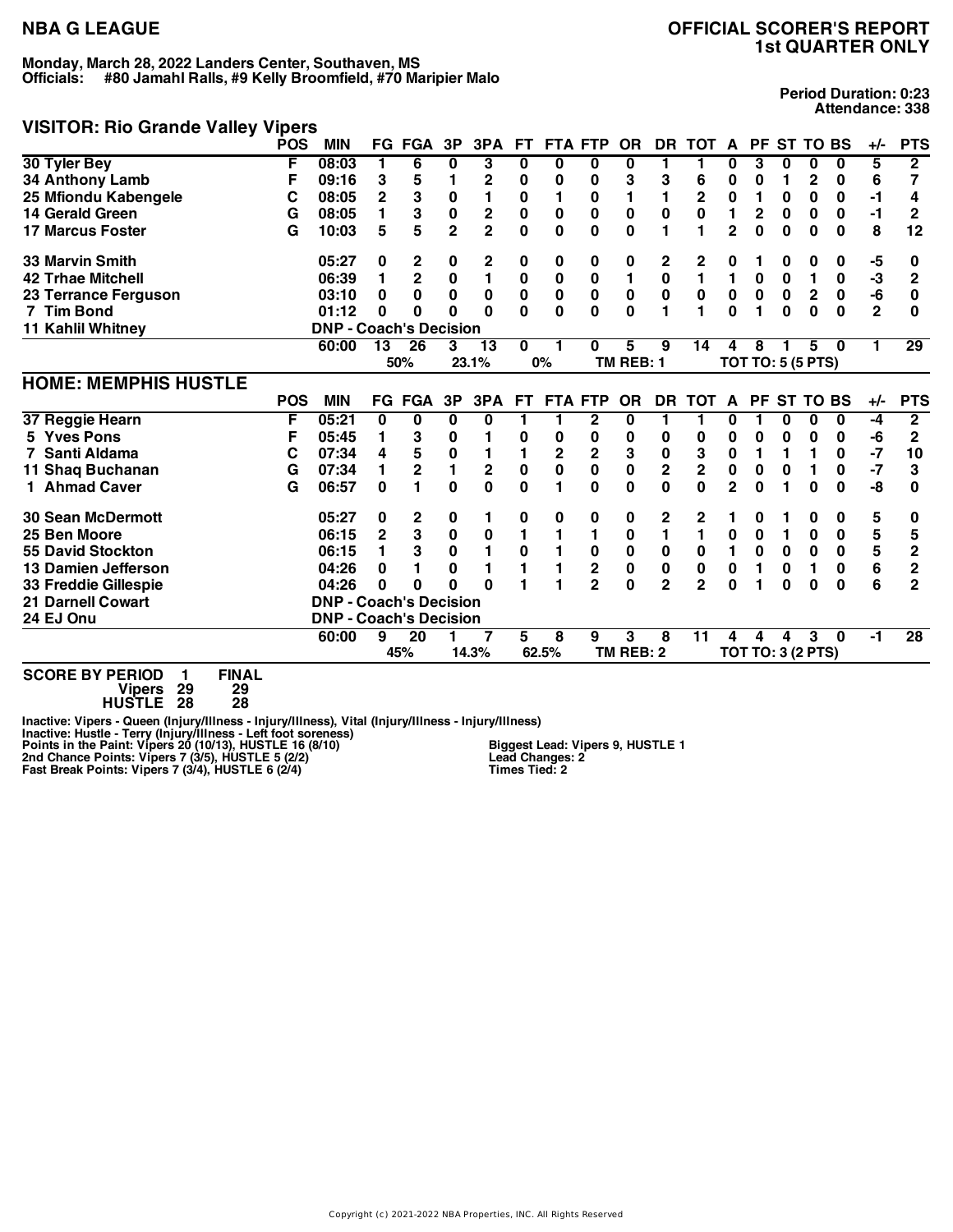## **VISITOR: Rio Grande Valley Vipers**

**Period Duration: 0:22 Attendance: 338**

|                             | <b>POS</b> | <b>MIN</b>                    |              | <b>FG FGA</b>           | 3P             | 3PA                     | FT.          | <b>FTA</b>     | <b>FTP</b>     | <b>OR</b>   | <b>DR</b>    | <b>TOT</b>              | A              | <b>PF</b>   |              | <b>ST TO BS</b>          |              | +/-   | <b>PTS</b>     |
|-----------------------------|------------|-------------------------------|--------------|-------------------------|----------------|-------------------------|--------------|----------------|----------------|-------------|--------------|-------------------------|----------------|-------------|--------------|--------------------------|--------------|-------|----------------|
| 30 Tyler Bey                | F          | 05:42                         | $\mathbf{2}$ | $\mathbf{2}$            | 0              | 0                       | 0            | 0              | 0              | 0           | 1            | 1                       | 0              |             | 0            | 0                        | 0            | 0     | 4              |
| 34 Anthony Lamb             | F          | 08:31                         | 1            | 3                       | 0              |                         | 1            |                | 2              |             | $\mathbf 2$  | 3                       |                |             | 0            | 2                        |              | -5    | 4              |
| 25 Mfiondu Kabengele        | С          | 09:36                         | 4            | 5                       |                | $\mathbf 2$             | 0            | $\bf{0}$       | 0              |             | 1            | 2                       | 0              | 1           | 0            | 1                        | 0            | -9    | 9              |
| <b>14 Gerald Green</b>      | G          | 11:37                         | 1            | 4                       | 1              | $\overline{\mathbf{4}}$ | $\bf{0}$     | $\bf{0}$       | $\pmb{0}$      | 1           | 1            | $\overline{\mathbf{2}}$ | 1              | $\bf{0}$    | $\bf{0}$     | 1                        | 0            | $-10$ | 3              |
| <b>17 Marcus Foster</b>     | G          | 09:11                         |              | 3                       | 0              | 1                       |              |                |                | $\bf{0}$    | 4            | 4                       | 3              |             | 0            | 0                        |              | $-5$  | 3              |
| <b>33 Marvin Smith</b>      |            | 00:00                         | 0            | 0                       | 0              | 0                       | 0            | 0              | 0              | 0           | 0            | 0                       | 0              | 0           | 0            | 0                        | 0            | 0     | 0              |
| <b>42 Trhae Mitchell</b>    |            | 06:16                         | 0            | $\overline{\mathbf{c}}$ | 0              | 1                       | $\bf{0}$     | $\bf{0}$       | $\pmb{0}$      | $\pmb{0}$   | 1            |                         | 1              | 1           | $\bf{0}$     | 0                        | 1            | -6    | 0              |
| 23 Terrance Ferguson        |            | 02:49                         | 0            |                         | $\mathbf 0$    | 1                       | $\bf{0}$     | $\pmb{0}$      | $\pmb{0}$      | $\pmb{0}$   | 1            | 1                       | $\pmb{0}$      | $\bf{0}$    | $\mathbf 0$  | $\bf{0}$                 | $\pmb{0}$    | $-5$  | 0              |
| 7 Tim Bond                  |            | 06:18                         |              | $\overline{2}$          | 0              | $\Omega$                | O            | $\mathbf{0}$   | 0              | 0           | $\mathbf{0}$ | $\mathbf{0}$            | 1              | $\bf{0}$    | 1            | 1                        | $\bf{0}$     | $-10$ | $\overline{2}$ |
| <b>11 Kahlil Whitney</b>    |            | <b>DNP - Coach's Decision</b> |              |                         |                |                         |              |                |                |             |              |                         |                |             |              |                          |              |       |                |
|                             |            | 60:00                         | 10           | 22                      | $\overline{2}$ | 10                      | $\mathbf{2}$ | $\overline{2}$ | 3              | 3           | 11           | 14                      |                | 5           |              | 5                        | 3            | $-10$ | 25             |
|                             |            |                               |              | 45.5%                   |                | 20%                     |              | 100%           |                | TM REB: 0   |              |                         |                |             |              | TOT TO: 5 (10 PTS)       |              |       |                |
| <b>HOME: MEMPHIS HUSTLE</b> |            |                               |              |                         |                |                         |              |                |                |             |              |                         |                |             |              |                          |              |       |                |
|                             | <b>POS</b> | <b>MIN</b>                    |              | FG FGA                  | 3P             | 3PA                     | <b>FT</b>    |                | <b>FTA FTP</b> | <b>OR</b>   | <b>DR</b>    | <b>TOT</b>              | A              |             |              | PF ST TO BS              |              | $+/-$ | <b>PTS</b>     |
| 37 Reggie Hearn             | F          | 06:22                         |              | 3                       | 0              | 1                       | 0            | 0              | 0              | 0           | 0            | 0                       |                |             | 0            | 0                        | 0            | 6     | $\mathbf{2}$   |
| 5 Yves Pons                 | F          | 07:20                         |              | 4                       |                | 2                       | 0            | 0              | 0              | 2           | 0            | 2                       |                | 0           |              | 0                        | 0            | 2     | 3              |
| Santi Aldama                | С          | 06:07                         | 3            | 6                       |                | 1                       | 1            | 1              | 2              | $\mathbf 2$ | 1            | 3                       | $\pmb{0}$      | $\bf{0}$    | 0            | 0                        | 1            | 4     | 9              |
| 11 Shaq Buchanan            | G          | 05:38                         | 2            | 4                       |                | 3                       | $\bf{0}$     | $\bf{0}$       | $\mathbf 0$    | $\pmb{0}$   | $\mathbf{1}$ | 1                       | $\pmb{0}$      | 0           | $\bf{0}$     | 0                        | $\bf{0}$     | 4     | 5              |
| 1 Ahmad Caver               | G          | 08:54                         | 4            | 5                       |                | 1                       | O            | 1              | 0              | 1           | $\mathbf{2}$ | 3                       | 4              |             | $\bf{0}$     |                          | 1            | 11    | 9              |
| <b>30 Sean McDermott</b>    |            | 05:30                         |              | 3                       | 0              | 2                       | 0            | 0              | 0              | 0           | 0            | 0                       | 0              |             | 0            | 0                        | 0            | 0     | 2              |
| 25 Ben Moore                |            | 04:40                         | 0            | 1                       | $\bf{0}$       | $\pmb{0}$               | $\bf{0}$     | $\bf{0}$       | $\pmb{0}$      | 1           | 1            | $\mathbf 2$             | 1              | 0           | $\bf{0}$     | 0                        | $\bf{0}$     | 8     | $\bf{0}$       |
| <b>55 David Stockton</b>    |            | 06:07                         | 0            | $\overline{2}$          | $\mathbf 0$    | 1                       | $\bf{0}$     | $\mathbf 0$    | $\mathbf 0$    | $\bf{0}$    | $\mathbf 0$  | $\mathbf 0$             | $\overline{2}$ | $\mathbf 0$ | 1            | $\mathbf 0$              | $\mathbf 0$  | 4     | 0              |
| 13 Damien Jefferson         |            | 03:29                         |              |                         |                | 1                       | $\bf{0}$     | 0              | 0              | $\pmb{0}$   | 1            | 1                       | 1              | 1           | 0            | 0                        | 0            | 5     | 3              |
| 33 Freddie Gillespie        |            | 05:53                         |              | $\overline{2}$          | 0              | $\Omega$                | U            | 0              | 0              | 1           | 1            | $\overline{2}$          | U              |             | $\bf{0}$     | 0                        | $\bf{0}$     | 6     | $\overline{2}$ |
| <b>21 Darnell Cowart</b>    |            | <b>DNP - Coach's Decision</b> |              |                         |                |                         |              |                |                |             |              |                         |                |             |              |                          |              |       |                |
| 24 EJ Onu                   |            | <b>DNP - Coach's Decision</b> |              |                         |                |                         |              |                |                |             |              |                         |                |             |              |                          |              |       |                |
|                             |            | 60:00                         | 14           | 31                      | 5              | 12                      |              | $\mathbf{2}$   | 2              |             |              | 14                      | 10             | 5           | $\mathbf{2}$ |                          | $\mathbf{2}$ | 10    | 35             |
|                             |            |                               |              | 45.2%                   |                | 41.7%                   |              | 50%            |                | TM REB: 2   |              |                         |                |             |              | <b>TOT TO: 1 (0 PTS)</b> |              |       |                |
|                             |            |                               |              |                         |                |                         |              |                |                |             |              |                         |                |             |              |                          |              |       |                |

**SCORE BY PERIOD 2 FINAL Vipers 25 25**

**HUSTLE 35 35**

Inactive: Vipers - Queen (Injury/Illness - Injury/Illness), Vital (Injury/Illness - Injury/Illness)<br>Inactive: Hustle - Terry (Injury/Illness - Left foot soreness)<br>Points in the Paint: Vipers 16 (8/12), HUSTLE 12 (5/7)

**Biggest Lead: Vipers 3, HUSTLE 10 Lead Changes: 3 Times Tied: 0**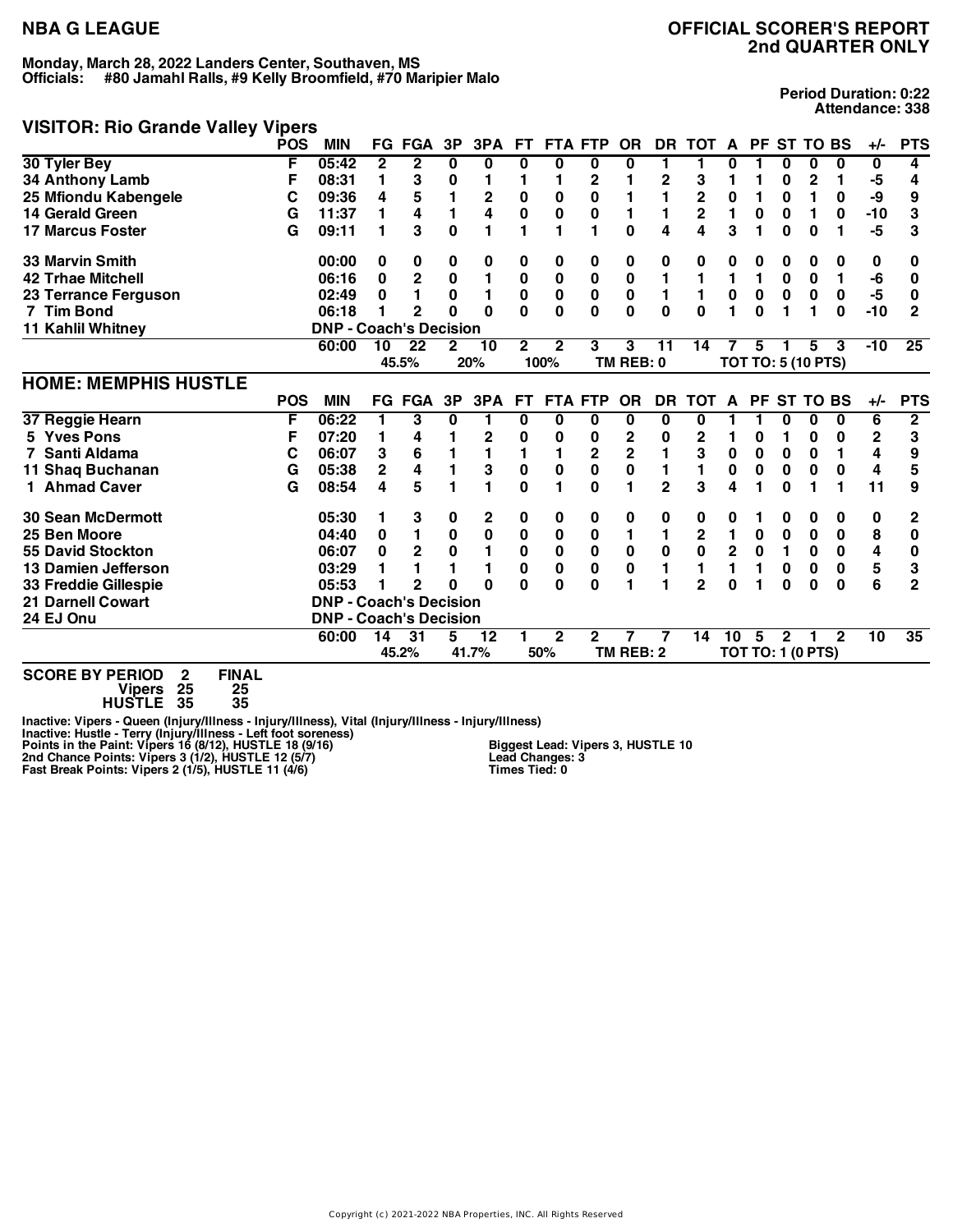## **NBA G LEAGUE OFFICIAL SCORER'S REPORT FIRST HALF**

## **VISITOR: Rio Grande Valley Vipers**

**Period Duration: 0:48 Attendance: 338**

|                             | <b>POS</b>    | <b>MIN</b>                    |             | <b>FG FGA</b>  | 3P             | 3PA                     | <b>FT</b>               | <b>FTA FTP</b> |                | <b>OR</b>      | <b>DR</b>      | <b>TOT</b>              | A                       | <b>PF</b>    |                | <b>ST TO BS</b>          |                            | +/-   | <b>PTS</b>              |
|-----------------------------|---------------|-------------------------------|-------------|----------------|----------------|-------------------------|-------------------------|----------------|----------------|----------------|----------------|-------------------------|-------------------------|--------------|----------------|--------------------------|----------------------------|-------|-------------------------|
| 30 Tyler Bey                | F             | 13:45                         | 3           | 8              | $\bf{0}$       | 3                       | 0                       | 0              | 0              | 0              | $\overline{2}$ | $\overline{2}$          | 0                       | 4            | 0              | 0                        | $\bf{0}$                   | 5     | 6                       |
| 34 Anthony Lamb             | F             | 17:47                         | 4           | 8              |                | 3                       | 1                       |                | $\mathbf{2}$   | 4              | 5              | 9                       | 1                       |              | 1              | 4                        | 1                          | 1     | 11                      |
| 25 Mfiondu Kabengele        | C             | 17:41                         | 6           | 8              |                | 3                       | 0                       |                | 0              | 2              | $\mathbf 2$    | 4                       | 0                       | 2            | $\bf{0}$       | 1                        | 0                          | $-10$ | 13                      |
| 14 Gerald Green             | G             | 19:42                         | 2           | 7              | 1              | 6                       | 0                       | $\bf{0}$       | 0              | 1              | 1              | $\overline{\mathbf{c}}$ | $\overline{\mathbf{2}}$ | $\mathbf 2$  | $\bf{0}$       | 1                        | $\bf{0}$                   | $-11$ | 5                       |
| <b>17 Marcus Foster</b>     | G             | 19:14                         | 6           | 8              | $\overline{2}$ | 3                       | 1                       | 1              | 1              | $\mathbf{0}$   | 5              | 5                       | 5                       | 1            | 0              | $\bf{0}$                 |                            | 3     | 15                      |
| 33 Marvin Smith             |               | 05:27                         | 0           | 2              | 0              | 2                       | 0                       | 0              | 0              | 0              | 2              | 2                       | 0                       |              | 0              | 0                        | 0                          | -5    | 0                       |
| <b>42 Trhae Mitchell</b>    |               | 12:55                         | 1           | 4              | $\bf{0}$       | $\overline{2}$          | 0                       | $\bf{0}$       | $\pmb{0}$      | $\blacksquare$ | 1              | $\overline{\mathbf{2}}$ | $\overline{2}$          | 1            | $\bf{0}$       | 1                        | 1                          | -9    | $\overline{2}$          |
| 23 Terrance Ferguson        |               | 05:59                         | 0           |                | 0              | 1                       | $\mathbf{0}$            | $\mathbf 0$    | $\mathbf 0$    | $\bf{0}$       | 1              | 1                       | $\mathbf 0$             | 0            | $\mathbf 0$    | $\mathbf{2}$             | 0                          | $-11$ | $\bf{0}$                |
| 7 Tim Bond                  |               | 07:30                         |             | $\overline{2}$ | $\Omega$       | $\Omega$                | $\Omega$                | $\bf{0}$       | $\bf{0}$       | $\bf{0}$       | 1              | 1                       | 1                       |              | 1              | 1                        | $\bf{0}$                   | -8    | 2                       |
| 11 Kahlil Whitney           |               | <b>DNP - Coach's Decision</b> |             |                |                |                         |                         |                |                |                |                |                         |                         |              |                |                          |                            |       |                         |
|                             |               | 120:00                        | 23          | 48             | 5              | 23                      | 2                       | 3              | 3              | 8              | 20             | 28                      |                         | 11 13        | $\overline{2}$ | 10                       | 3                          | -9    | 54                      |
|                             |               |                               |             | 47.9%          |                | 21.7%                   |                         | 66.7%          |                | TM REB: 1      |                |                         |                         |              |                |                          | <b>TOT TO: 10 (15 PTS)</b> |       |                         |
| <b>HOME: MEMPHIS HUSTLE</b> |               |                               |             |                |                |                         |                         |                |                |                |                |                         |                         |              |                |                          |                            |       |                         |
|                             | <b>POS</b>    | <b>MIN</b>                    | FG          | <b>FGA</b>     | 3P             | 3PA                     | FТ                      | <b>FTA FTP</b> |                | <b>OR</b>      | <b>DR</b>      | <b>TOT</b>              | A                       | <b>PF</b>    |                | <b>ST TO BS</b>          |                            | $+/-$ | <b>PTS</b>              |
| 37 Reggie Hearn             | F             | 11:43                         | 1           | 3              | 0              | 1                       | 1                       |                | 2              | 0              | 1              |                         |                         | 2            | 0              | 0                        | 0                          | 2     | 4                       |
| 5 Yves Pons                 | F             | 13:05                         | $\mathbf 2$ | 7              |                | 3                       | 0                       | 0              | 0              | $\mathbf 2$    | 0              | $\mathbf 2$             | 1                       | 0            |                | 0                        | 0                          | $-4$  | 5                       |
| Santi Aldama                | С             | 13:41                         | 7           | 11             |                | $\overline{\mathbf{2}}$ | $\overline{\mathbf{2}}$ | 3              | 4              | 5              | 1              | 6                       | 0                       | 1            | 1              | 1                        | 1                          | $-3$  | 19                      |
| 11 Shaq Buchanan            | G             | 13:12                         | 3           | 6              | 2              | 5                       | 0                       | 0              | 0              | $\bf{0}$       | 3              | 3                       | 0                       | 0            | 0              | 1                        | 0                          | $-3$  | 8                       |
| 1 Ahmad Caver               | G             | 15:51                         | 4           | 6              |                | 1                       | $\Omega$                | $\overline{2}$ | $\bf{0}$       | 1              | $\overline{2}$ | 3                       | 6                       |              | 1              |                          |                            | 3     | 9                       |
| <b>30 Sean McDermott</b>    |               | 10:57                         | 1           | 5              | 0              | 3                       | 0                       | 0              | 0              | 0              | 2              | 2                       |                         |              |                | 0                        | 0                          | 5     | 2                       |
| 25 Ben Moore                |               | 10:55                         | 2           | 4              | 0              | 0                       | 1                       | 1              | 1              | 1              | $\mathbf 2$    | 3                       | 1                       | 0            | 1              | 0                        | 0                          | 13    | 5                       |
| <b>55 David Stockton</b>    |               | 12:22                         |             | 5              | 0              | $\overline{\mathbf{c}}$ | 0                       |                | 0              | $\pmb{0}$      | 0              | $\mathbf 0$             | 3                       | $\mathbf 0$  | 1              | 0                        | $\bf{0}$                   | 9     | $\overline{\mathbf{c}}$ |
| 13 Damien Jefferson         |               | 07:55                         |             | $\mathbf{2}$   |                | $\overline{2}$          | 1                       |                | $\overline{2}$ | $\pmb{0}$      | 1              | 1                       | 1                       | $\mathbf{2}$ | $\bf{0}$       | 1                        | 0                          | 11    | 5                       |
| <b>33 Freddie Gillespie</b> |               | 10:19                         |             | $\overline{2}$ | $\Omega$       | Û                       |                         |                | $\overline{2}$ | 1              | 3              | 4                       | 0                       | $\mathbf{2}$ | $\bf{0}$       | $\bf{0}$                 | $\bf{0}$                   | 12    | 4                       |
| <b>21 Darnell Cowart</b>    |               | <b>DNP - Coach's Decision</b> |             |                |                |                         |                         |                |                |                |                |                         |                         |              |                |                          |                            |       |                         |
| 24 EJ Onu                   |               | <b>DNP - Coach's Decision</b> |             |                |                |                         |                         |                |                |                |                |                         |                         |              |                |                          |                            |       |                         |
|                             |               | 120:00                        | 23          | 51             | 6              | 19                      | 6                       | 10             | 11             | 10             | 15             | 25                      | 14                      | 9            | 6              | 4                        | $\mathbf{2}$               | 9     | 63                      |
|                             |               |                               |             | 45.1%          |                | 31.6%                   |                         | 60%            |                | TM REB: 4      |                |                         |                         |              |                | <b>TOT TO: 4 (2 PTS)</b> |                            |       |                         |
| COORE BY BEBIAR 4<br>$\sim$ | <b>PILLAI</b> |                               |             |                |                |                         |                         |                |                |                |                |                         |                         |              |                |                          |                            |       |                         |

**SCORE BY PERIOD 1 2 FINAL Vipers 29 25 54 HUSTLE 28 35 63**

Inactive: Vipers - Queen (Injury/Illness - Injury/Illness), Vital (Injury/Illness - Injury/Illness)<br>Inactive: Hustle - Terry (Injury/Illness - Left foot soreness)<br>Points in the Paint: Vipers 36 (18/25), HUSTLE 17 (7/9)

**Biggest Lead: Vipers 9, HUSTLE 10 Lead Changes: 5 Times Tied: 2**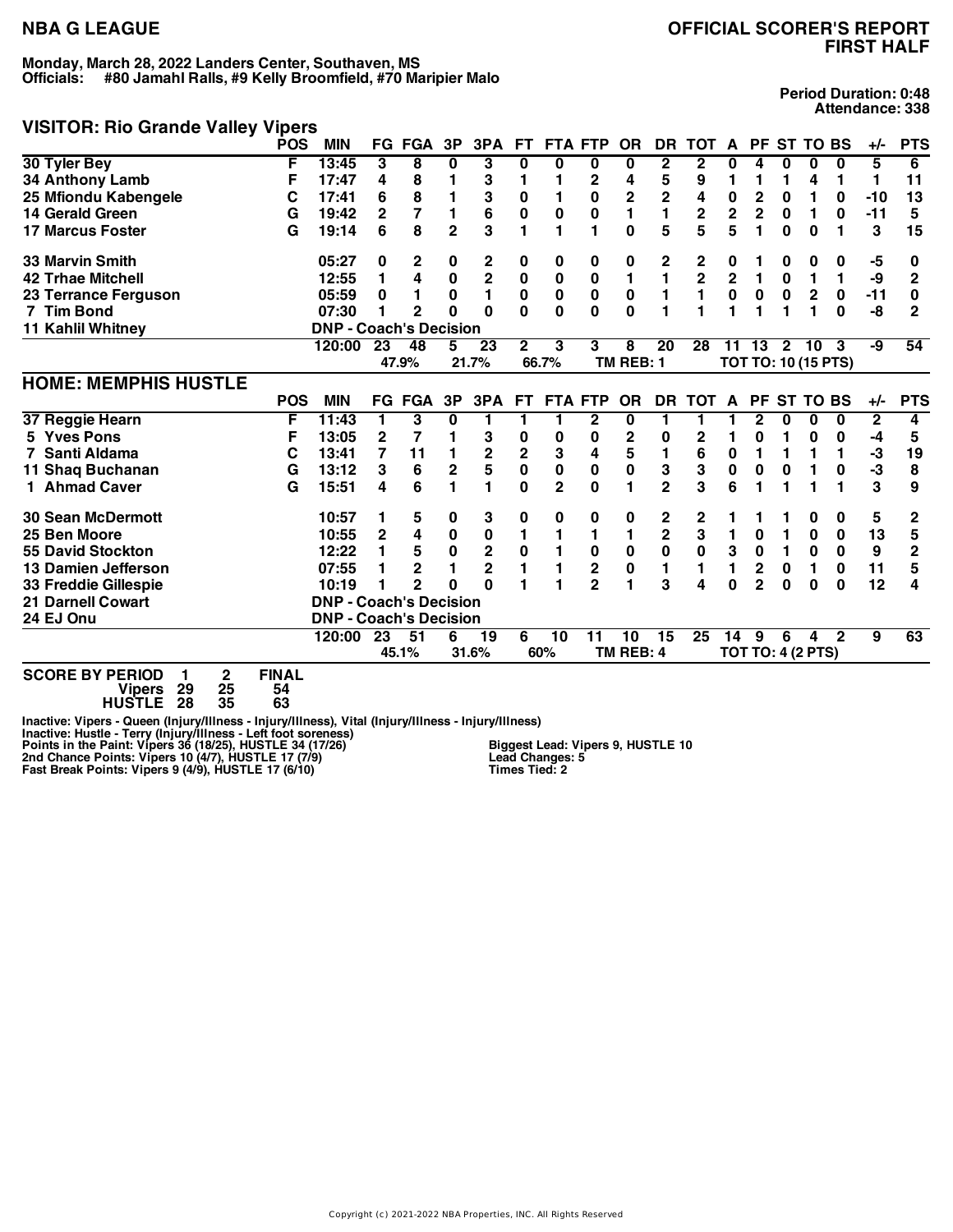# **VISITOR: Rio Grande Valley Vipers**

**Period Duration: 0:33 Attendance: 338**

| violi On. Nio Grafiue valley vipers |            |                               |              |                |          |                         |                |                |                |                |                |                |                |              |                          |                 |          |                 |                |
|-------------------------------------|------------|-------------------------------|--------------|----------------|----------|-------------------------|----------------|----------------|----------------|----------------|----------------|----------------|----------------|--------------|--------------------------|-----------------|----------|-----------------|----------------|
|                                     | <b>POS</b> | <b>MIN</b>                    |              | <b>FG FGA</b>  | 3P       | 3PA                     | <b>FT</b>      |                | <b>FTA FTP</b> | <b>OR</b>      | <b>DR</b>      | TOT A          |                |              | PF ST TO BS              |                 |          | +/−             | <b>PTS</b>     |
| 30 Tyler Bey                        | F          | 05:49                         | $\mathbf{2}$ | $\mathbf{2}$   | 0        | 0                       | 3              | 3              | 5              | 5              | 0              | 5              | 0              | $\mathbf{2}$ | 0                        | 0               | 0        | $\overline{10}$ | 9              |
| 34 Anthony Lamb                     | F          | 09:52                         | 4            | 7              | 3        | 5                       | 0              | 0              | 0              |                | 4              | 5              | 2              | 1            | 1                        | 1               | 0        | 12              | 11             |
| 25 Mfiondu Kabengele                | С          | 07:09                         | 3            | 4              |          | $\overline{\mathbf{c}}$ | 1              | 1              | 2              |                | 0              | 1              | 1              | 2            | 0                        | 0               | 0        | 9               | 9              |
| 14 Gerald Green                     | G          | 08:29                         |              | 6              | $\bf{0}$ | 5                       | 0              | 0              | 0              | $\pmb{0}$      | $\pmb{0}$      | 0              | 1              | 2            | $\bf{0}$                 | 0               | $\bf{0}$ | 11              | $\overline{2}$ |
| <b>17 Marcus Foster</b>             | G          | 10:07                         |              | 5              |          | 3                       | 0              | $\bf{0}$       | 0              | $\bf{0}$       | 1              | 1              | 5              | $\bf{0}$     | 1                        | 1               | $\bf{0}$ | 18              | 3              |
| <b>33 Marvin Smith</b>              |            | 02:16                         | 0            | 1              | 0        |                         |                |                | 2              | 0              | 2              | 2              | 0              |              | 0                        | 0               | 0        | 9               | 2              |
| <b>42 Trhae Mitchell</b>            |            | 09:44                         | $\mathbf 2$  | 2              |          | 1                       | 0              | $\pmb{0}$      | $\bf{0}$       | $\pmb{0}$      | 1              | $\mathbf{1}$   | 1              | $\mathbf{2}$ | $\mathbf{1}$             | 0               | 0        | 10              | 5              |
| 23 Terrance Ferguson                |            | 03:31                         | 0            | $\overline{2}$ | 0        | $\overline{2}$          | 0              | $\pmb{0}$      | $\pmb{0}$      | $\pmb{0}$      | 1              | 1              | $\pmb{0}$      | $\mathbf 0$  | $\mathbf 0$              | 0               | $\bf{0}$ | 8               | 0              |
| 7 Tim Bond                          |            | 03:03                         |              | 1              | $\Omega$ | $\Omega$                | $\Omega$       | $\mathbf{0}$   | $\Omega$       | $\blacksquare$ | 1              | $\overline{2}$ | 0              | $\bf{0}$     | $\bf{0}$                 | $\bf{0}$        | $\Omega$ | 8               | $\mathbf{2}$   |
| 11 Kahlil Whitney                   |            | <b>DNP - Coach's Decision</b> |              |                |          |                         |                |                |                |                |                |                |                |              |                          |                 |          |                 |                |
|                                     |            | 60:00                         | 14           | 30             | 6        | 19                      | 5              | 5              | 9              | 8              | 10             | 18             | 10             | 10           | 3                        | $\overline{2}$  | - 0      | 19              | 43             |
|                                     |            |                               |              | 46.7%          |          | 31.6%                   |                | 100%           |                | TM REB: 3      |                |                |                |              | <b>TOT TO: 2 (2 PTS)</b> |                 |          |                 |                |
| <b>HOME: MEMPHIS HUSTLE</b>         |            |                               |              |                |          |                         |                |                |                |                |                |                |                |              |                          |                 |          |                 |                |
|                                     | <b>POS</b> | <b>MIN</b>                    |              | <b>FG FGA</b>  | 3P       | 3PA                     | <b>FT</b>      |                | <b>FTA FTP</b> | <b>OR</b>      | <b>DR</b>      | <b>TOT</b>     | A              | <b>PF</b>    |                          | <b>ST TO BS</b> |          | $+/-$           | <b>PTS</b>     |
| 37 Reggie Hearn                     | F          | 05:33                         | 0            | 0              | 0        | 0                       | 0              | 0              | 0              | 0              | 0              | 0              | 2              |              | 0                        | 0               | 0        | -1              | 0              |
| 5 Yves Pons                         | F          | 05:44                         | 2            | 2              | 0        | 0                       | 0              | 0              | 0              | 0              | 0              | 0              | 0              |              | 0                        | 0               |          | -2              | 4              |
| 7 Santi Aldama                      | С          | 07:51                         | 4            | 7              | 0        | 1                       | $\overline{2}$ | 3              | 3              | 1              | 0              | 1              | 0              | $\mathbf 2$  | $\bf{0}$                 | $\mathbf 2$     | 0        | -9              | 11             |
| 11 Shaq Buchanan                    | G          | 09:44                         | 0            | 1              | 0        | 0                       | 1              | 1              | 1              | 1              | $\overline{2}$ | 3              | $\overline{2}$ | $\bf{0}$     | $\bf{0}$                 | $\bf{0}$        | 0        | $-10$           |                |
| 1 Ahmad Caver                       | G          | 07:52                         | $\bf{0}$     | $\overline{2}$ | $\bf{0}$ | $\mathbf 0$             | $\bf{0}$       | $\bf{0}$       | $\bf{0}$       | $\bf{0}$       | 0              | 0              | 1              |              | $\bf{0}$                 |                 | $\bf{0}$ | $-10$           | 0              |
| <b>30 Sean McDermott</b>            |            | 04:59                         | 0            | 0              | 0        | 0                       |                |                | 2              | 0              | 0              | 0              | 0              | 0            | 0                        |                 | 0        | $-14$           | 2              |
| 25 Ben Moore                        |            | 06:16                         | 0            |                | 0        | 0                       | 1              | 2              | $\mathbf 2$    | $\pmb{0}$      | $\pmb{0}$      | 0              | 0              | 0            | 0                        | 0               | 0        | $-17$           | $\mathbf 2$    |
| <b>55 David Stockton</b>            |            | 05:36                         | 0            | 0              | $\bf{0}$ | 0                       | 1              | $\mathbf{1}$   | $\overline{2}$ | $\pmb{0}$      | $\pmb{0}$      | $\mathbf{0}$   | 1              | $\bf{0}$     | $\bf{0}$                 | $\mathbf 0$     | $\bf{0}$ | $-13$           | $\overline{2}$ |
| 13 Damien Jefferson                 |            | 02:16                         |              |                | $\bf{0}$ | 0                       | $\bf{0}$       | $\pmb{0}$      | 0              | $\pmb{0}$      | 0              | 0              | 0              | $\mathbf 0$  | 0                        | 0               | 0        | -9              | 2              |
| 33 Freddie Gillespie                |            | 04:09                         | 0            |                | 0        | O                       | U              | $\overline{2}$ | 0              | 0              | 1              | 1              | 0              | 2            | $\bf{0}$                 | 0               | $\bf{0}$ | $-10$           | O              |
| <b>21 Darnell Cowart</b>            |            | <b>DNP - Coach's Decision</b> |              |                |          |                         |                |                |                |                |                |                |                |              |                          |                 |          |                 |                |
| 24 EJ Onu                           |            | <b>DNP - Coach's Decision</b> |              |                |          |                         |                |                |                |                |                |                |                |              |                          |                 |          |                 |                |
|                                     |            | 60:00                         |              | 15             | 0        |                         | 6              | 10             | 10             | $\mathbf{2}$   | 3              | 5              | 6              |              | 0                        | Δ               |          | $-19$           | 24             |
|                                     |            |                               |              | 46.7%          |          | 0%                      |                | 60%            |                | TM REB: 2      |                |                |                |              | <b>TOT TO: 4 (7 PTS)</b> |                 |          |                 |                |
| $-1$                                |            |                               |              |                |          |                         |                |                |                |                |                |                |                |              |                          |                 |          |                 |                |

**SCORE BY PERIOD 3 FINAL Vipers 43 43 HUSTLE 24 24**

Inactive: Vipers - Queen (Injury/Illness - Injury/Illness), Vital (Injury/Illness - Injury/Illness)<br>Inactive: Hustle - Terry (Injury/Illness - Left foot soreness)<br>Points in the Paint: Vipers 16 (8/10), HUSTLE 14 (7/14) **Technical fouls - Individual Vipers (1): Bey 6:16 3rd HUSTLE (0): NONE**

**Flagrant Fouls Vipers (0): NONE HUSTLE (1): 6:16 3rd Aldama-FLG1**

**Biggest Lead: Vipers 10, HUSTLE 13 Lead Changes: 3 Times Tied: 2**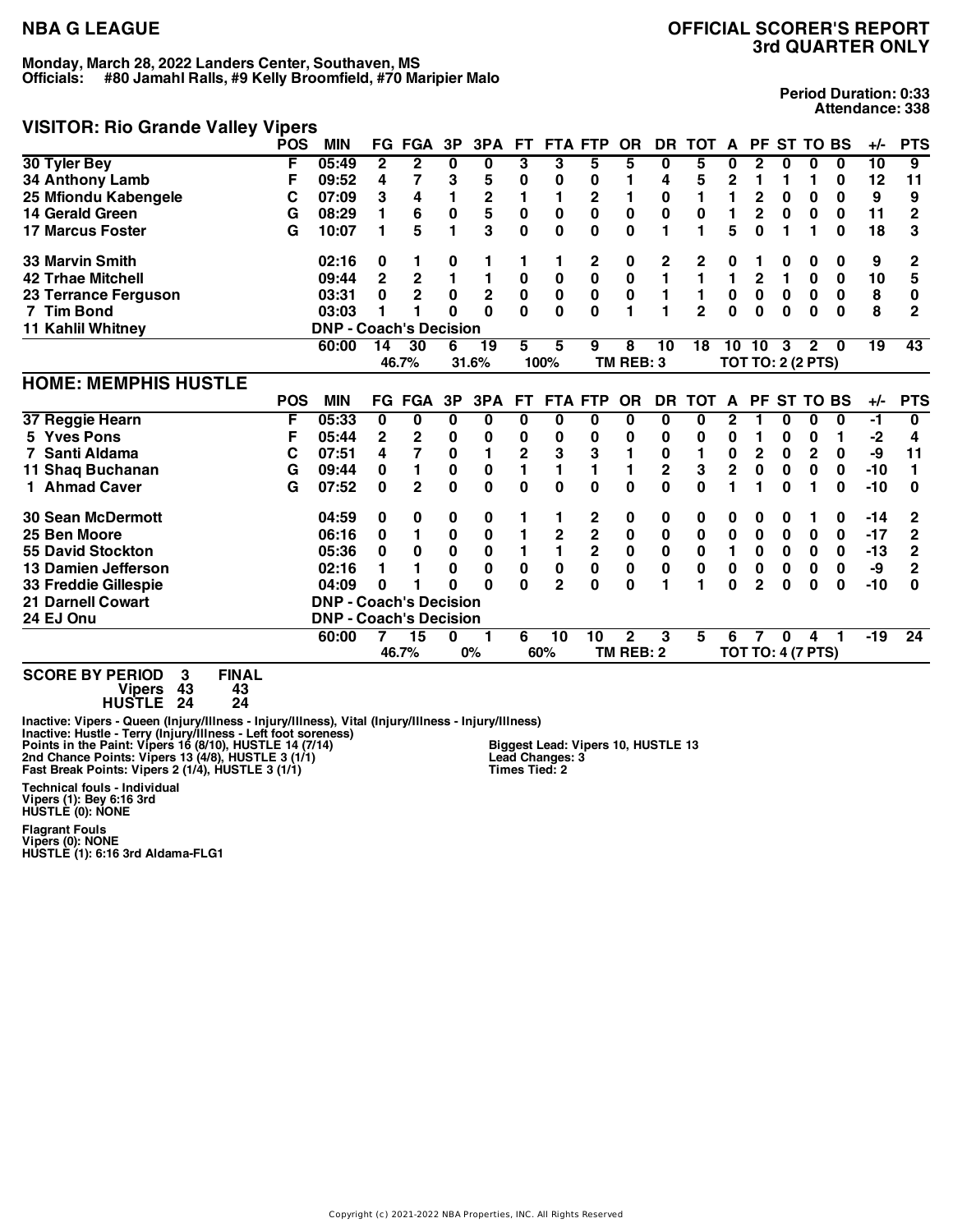# **VISITOR: Rio Grande Valley Vipers**

**Period Duration: 1:38 Attendance: 338**

| violi On. nio dialide valley vipels |            |                               |    |                 |                |                |           |                         |                         |              |                         |                         |              |                          |              |                 |                            |                |                |
|-------------------------------------|------------|-------------------------------|----|-----------------|----------------|----------------|-----------|-------------------------|-------------------------|--------------|-------------------------|-------------------------|--------------|--------------------------|--------------|-----------------|----------------------------|----------------|----------------|
|                                     | <b>POS</b> | <b>MIN</b>                    |    | FG FGA          | 3P             | 3PA            | <b>FT</b> |                         | <b>FTA FTP</b>          | <b>OR</b>    | DR.                     | <b>TOT</b>              | A            | <b>PF</b>                |              | <b>ST TO BS</b> |                            | +/-            | <b>PTS</b>     |
| 30 Tyler Bey                        | F          | 19:34                         | 5  | $\overline{10}$ | 0              | 3              | 3         | 3                       | 5                       | 5            | $\boldsymbol{2}$        | 7                       | 0            | 6                        | 0            | 0               | 0                          | 15             | 15             |
| <b>34 Anthony Lamb</b>              | F          | 27:39                         | 8  | 15              | 4              | 8              | 1         | 1                       | 2                       | 5            | 9                       | 14                      | 3            | 2                        | 2            | 5               | 1                          | 13             | 22             |
| 25 Mfiondu Kabengele                | С          | 24:50                         | 9  | 12              | $\overline{2}$ | 5              | 1         | $\overline{\mathbf{c}}$ | $\overline{2}$          | 3            | $\mathbf 2$             | 5                       | 1            | 4                        | 0            | 1               | 0                          | $-1$           | 22             |
| 14 Gerald Green                     | G          | 28:11                         | 3  | 13              | 1              | 11             | $\bf{0}$  | $\mathbf 0$             | 0                       | 1            | 1                       | $\overline{\mathbf{2}}$ | 3            | 4                        | $\bf{0}$     | 1               | $\bf{0}$                   | $\mathbf 0$    | $\overline{7}$ |
| <b>17 Marcus Foster</b>             | G          | 29:21                         | 7  | 13              | 3              | 6              |           |                         |                         | 0            | 6                       | 6                       | 10           |                          | 1            |                 |                            | 21             | 18             |
| <b>33 Marvin Smith</b>              |            | 07:43                         | 0  | 3               | 0              | 3              |           |                         | 2                       | 0            | 4                       | 4                       | 0            | 2                        | 0            | 0               | 0                          | 4              | 2              |
| <b>42 Trhae Mitchell</b>            |            | 22:39                         | 3  | 6               | 1              | 3              | $\bf{0}$  | $\bf{0}$                | $\pmb{0}$               | $\mathbf{1}$ |                         | 3                       | 3            | $\mathbf 3$              | 1            | 1               | 1                          | 1              | 7              |
| 23 Terrance Ferguson                |            | 09:30                         | 0  | 3               | 0              | 3              | $\pmb{0}$ | $\pmb{0}$               | $\pmb{0}$               | $\pmb{0}$    | $\frac{2}{2}$           | $\mathbf 2$             | $\pmb{0}$    | $\mathbf 0$              | $\mathbf 0$  | $\mathbf 2$     | $\pmb{0}$                  | $-3$           | 0              |
| 7 Tim Bond                          |            | 10:33                         | 2  | 3               | 0              | $\Omega$       | $\Omega$  | $\bf{0}$                | $\mathbf{0}$            | 1            | $\overline{2}$          | 3                       | 1            |                          | 1            |                 | $\bf{0}$                   | $\bf{0}$       | 4              |
| 11 Kahlil Whitney                   |            | <b>DNP - Coach's Decision</b> |    |                 |                |                |           |                         |                         |              |                         |                         |              |                          |              |                 |                            |                |                |
|                                     |            | 180:00                        | 37 | 78              | 11             | 42             | 7         | 8                       | 12                      | 16           | 30                      | 46                      | 21           | 23                       | 5            | $12 \,$         | 3                          | 10             | 97             |
|                                     |            |                               |    | 47.4%           |                | 26.2%          |           | 87.5%                   |                         | TM REB: 4    |                         |                         |              |                          |              |                 | <b>TOT TO: 12 (17 PTS)</b> |                |                |
| <b>HOME: MEMPHIS HUSTLE</b>         |            |                               |    |                 |                |                |           |                         |                         |              |                         |                         |              |                          |              |                 |                            |                |                |
|                                     | <b>POS</b> | <b>MIN</b>                    |    | FG FGA          | 3P             | 3PA            | FT.       |                         | <b>FTA FTP</b>          | <b>OR</b>    | <b>DR</b>               | <b>TOT</b>              | $\mathbf{A}$ | <b>PF</b>                |              | <b>ST TO BS</b> |                            | $+/-$          | <b>PTS</b>     |
| 37 Reggie Hearn                     | F          | 17:16                         |    | 3               | 0              | 1              |           |                         | 2                       | 0            | 1                       |                         | 3            | 3                        | 0            | 0               | 0                          | 1              | 4              |
| 5 Yves Pons                         | F          | 18:49                         | 4  | 9               |                | 3              | 0         | 0                       | 0                       | 2            | 0                       | 2                       | 1            |                          | 1            | 0               |                            | -6             | 9              |
| Santi Aldama                        | С          | 21:32                         | 11 | 18              |                | 3              | 4         | 6                       | 7                       | 6            | 1                       | 7                       | $\mathbf 0$  | 3                        | 1            | 3               | 1                          | $-12$          | 30             |
| 11 Shaq Buchanan                    | G          | 22:56                         | 3  | 7               | $\mathbf 2$    | 5              | 1         | 1                       | 1                       | 1            | 5                       | 6                       | $\mathbf 2$  | 0                        | $\bf{0}$     | 1               | 0                          | $-13$          | 9              |
| 1 Ahmad Caver                       | G          | 23:43                         | 4  | 8               |                | 1              | $\Omega$  | $\overline{2}$          | U                       | 1            | $\overline{2}$          | 3                       | 7            | $\overline{2}$           | 1            | $\overline{2}$  |                            | $-7$           | 9              |
| <b>30 Sean McDermott</b>            |            | 15:56                         |    |                 | 0              | 3              |           |                         | 2                       | 0            | 2                       | 2                       |              |                          |              |                 | 0                          | -9             | 4              |
| 25 Ben Moore                        |            | 17:11                         | 2  | 5<br>5          | $\bf{0}$       | $\pmb{0}$      | 2         | 3                       | 3                       | 1            | $\overline{\mathbf{c}}$ | 3                       | 1            | 0                        | 1            | 0               | 0                          | $-4$           | 7              |
| 55 David Stockton                   |            | 17:58                         |    | 5               | 0              | $\mathbf 2$    | 1         | $\overline{\mathbf{2}}$ | $\overline{\mathbf{2}}$ | $\pmb{0}$    | $\pmb{0}$               | $\pmb{0}$               | 4            | $\mathbf 0$              | $\mathbf{1}$ | $\pmb{0}$       | $\mathbf 0$                | $-4$           | 4              |
| 13 Damien Jefferson                 |            | 10:11                         | 2  | 3               |                | $\overline{2}$ | 1         | $\mathbf{1}$            | $\overline{\mathbf{2}}$ | $\pmb{0}$    | 1                       | 1                       | 1            | 2                        | $\bf{0}$     | 1               | $\mathbf{0}$               | $\mathbf 2$    | 7              |
| 33 Freddie Gillespie                |            | 14:28                         |    | 3               | O              | $\Omega$       |           | 3                       | $\overline{2}$          | 1            | 4                       | 5                       | 0            | 4                        | $\bf{0}$     | $\bf{0}$        | $\bf{0}$                   | $\overline{2}$ | 4              |
| <b>21 Darnell Cowart</b>            |            | <b>DNP - Coach's Decision</b> |    |                 |                |                |           |                         |                         |              |                         |                         |              |                          |              |                 |                            |                |                |
| 24 EJ Onu                           |            | <b>DNP - Coach's Decision</b> |    |                 |                |                |           |                         |                         |              |                         |                         |              |                          |              |                 |                            |                |                |
|                                     |            | 180:00                        | 30 | 66              | 6              | 20             | 12        | 20                      | 21                      | 12           | 18                      | 30                      |              | 20 16                    | 6            | 8               | 3                          | $-10$          | 87             |
|                                     |            |                               |    | 45.5%           |                | 30%            |           | 60%                     |                         | TM REB: 6    |                         |                         |              | <b>TOT TO: 8 (9 PTS)</b> |              |                 |                            |                |                |
| COODE BY BEBIOD 4<br>$\sim$         | $\sim$     | <b>FINIAL</b>                 |    |                 |                |                |           |                         |                         |              |                         |                         |              |                          |              |                 |                            |                |                |

**SCORE BY PERIOD 1 2 3 FINAL Vipers 29 25 43 97 HUSTLE 28 35 24 87**

Inactive: Vipers - Queen (Injury/Illness - Injury/Illness), Vital (Injury/Illness - Injury/Illness)<br>Inactive: Hustle - Terry (Injury/Illness - Left foot soreness)<br>Points in the Paint: Vipers 52 (26/35), HUSTLE 48 (24/40) **Biggest Lead: Vipers 10, HUSTLE 13 Lead Changes: 8 Times Tied: 4**

**Technical fouls - Individual Vipers (1): Bey 6:16 3rd HUSTLE (0): NONE**

**Flagrant Fouls Vipers (0): NONE HUSTLE (1): 6:16 3rd Aldama-FLG1**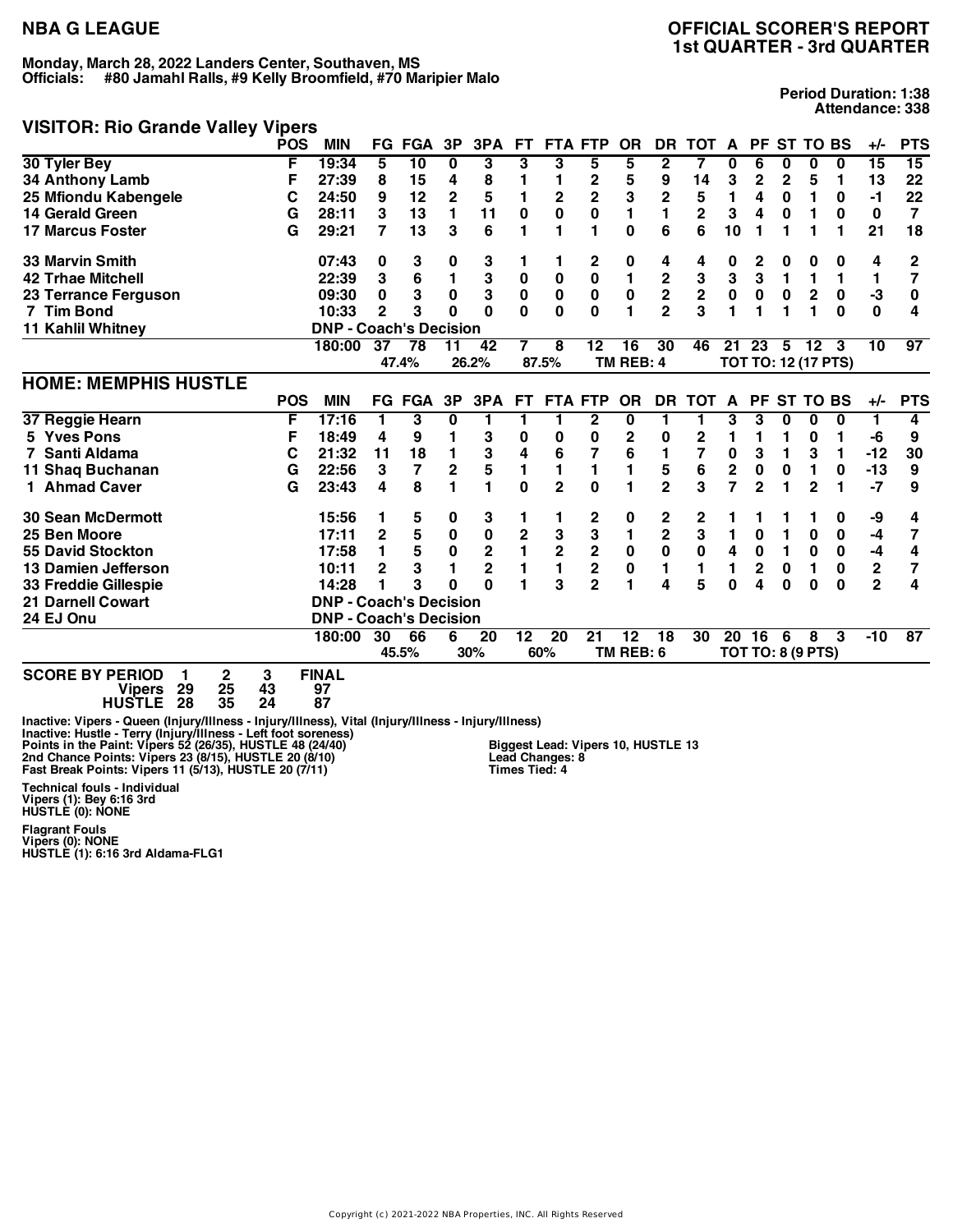## **VISITOR: Rio Grande Valley Vipers**

**Period Duration: 0:25 Attendance: 338**

| $\frac{1}{2}$               | <b>THAIR</b> |                               |                |                |           |                |                |                |                         |              |           |       |                |                           |             |                 |              |                         |              |
|-----------------------------|--------------|-------------------------------|----------------|----------------|-----------|----------------|----------------|----------------|-------------------------|--------------|-----------|-------|----------------|---------------------------|-------------|-----------------|--------------|-------------------------|--------------|
|                             | <b>POS</b>   | <b>MIN</b>                    |                | <b>FG FGA</b>  | 3P        | 3PA            | FT.            |                | <b>FTA FTP</b>          | <b>OR</b>    | <b>DR</b> | тот   | A              | <b>PF</b>                 |             | <b>ST TO BS</b> |              | +/-                     | <b>PTS</b>   |
| 30 Tyler Bey                | F            | 00:00                         | $\bf{0}$       | 0              | $\bf{0}$  | 0              | 0              | 0              | 0                       | 0            | $\bf{0}$  | 0     | 0              | 0                         | 0           | 0               | 0            | 0                       | 0            |
| 34 Anthony Lamb             | F            | 10:03                         |                | $\mathbf 2$    |           | 2              | 0              | 0              | 0                       | 0            |           |       | 2              |                           | 1           |                 | 1            |                         | 3            |
| 25 Mfiondu Kabengele        | С            | 05:13                         | 2              | 3              |           | 1              | 0              | 0              | 0                       | 1            | 0         | 1     | 0              |                           | 0           |                 | 0            | 5                       | 5            |
| 14 Gerald Green             | G            | 05:21                         | 0              | 0              | $\bf{0}$  | $\mathbf 0$    | $\bf{0}$       | 0              | 0                       | $\pmb{0}$    | 1         | 1     | 0              |                           | 1           | $\bf{0}$        | $\bf{0}$     | 6                       | 0            |
| <b>17 Marcus Foster</b>     | G            | 07:05                         | $\overline{2}$ | $\overline{2}$ |           | 1              | 0              | $\bf{0}$       | 0                       | 0            | 0         | 0     | 3              | 0                         | 0           | $\bf{0}$        | $\bf{0}$     | 5                       | 5            |
| <b>33 Marvin Smith</b>      |              | 12:00                         | 3              | 6              | 3         | 5              | 2              | 2              | 2                       | 0            | 4         | 4     |                | 2                         | 0           |                 | 0            | 3                       | 11           |
| <b>42 Trhae Mitchell</b>    |              | 10:28                         | 2              | 3              |           | 1              | $\mathbf 0$    | $\pmb{0}$      | $\pmb{0}$               | $\pmb{0}$    | 4         | 4     | 0              | 1                         | $\bf{0}$    | 1               | 0            | $-1$                    | 5            |
| 23 Terrance Ferguson        |              | 04:55                         | 0              | 0              | 0         | $\bf{0}$       | 1              | 1              | $\overline{\mathbf{2}}$ | $\pmb{0}$    | $\pmb{0}$ | 0     | $\pmb{0}$      | 1                         | $\mathbf 0$ | 4               | $\bf{0}$     | $-2$                    | $\mathbf{2}$ |
| 7 Tim Bond                  |              | 04:55                         | 0              |                | O         | $\Omega$       | $\mathbf{0}$   | $\bf{0}$       | U                       | 1            | $\Omega$  | 1     | $\mathbf{0}$   | $\bf{0}$                  | $\bf{0}$    |                 | $\bf{0}$     | $-2$                    | $\Omega$     |
| 11 Kahlil Whitney           |              | <b>DNP - Coach's Decision</b> |                |                |           |                |                |                |                         |              |           |       |                |                           |             |                 |              |                         |              |
|                             |              | 60:00                         | 10             | 17             |           | 10             | 3              | 3              | 4                       | $\mathbf{2}$ | 10        | 12    | 6              |                           | 2           | 9               |              | 3                       | 31           |
|                             |              |                               |                | 58.8%          |           | 70%            |                | 100%           |                         | TM REB: 1    |           |       |                | <b>TOT TO: 9 (15 PTS)</b> |             |                 |              |                         |              |
| <b>HOME: MEMPHIS HUSTLE</b> |              |                               |                |                |           |                |                |                |                         |              |           |       |                |                           |             |                 |              |                         |              |
|                             | <b>POS</b>   | <b>MIN</b>                    |                | <b>FG FGA</b>  | 3P        | 3PA            | <b>FT</b>      |                | <b>FTA FTP</b>          | <b>OR</b>    | <b>DR</b> | TOT A |                |                           |             | PF ST TO BS     |              | $+/-$                   | <b>PTS</b>   |
| 37 Reggie Hearn             | F            | 05:13                         | 0              | $\overline{2}$ | 0         | $\mathbf 2$    | 0              | 0              | 0                       | 0            | 0         | 0     |                | 0                         | 1           | 0               | 0            | $-5$                    | 0            |
| 5 Yves Pons                 | F            | 05:25                         | 0              | 0              | 0         | 0              | 0              | 0              | 0                       | 0            | 0         | 0     | 0              |                           | 0           | 0               | 0            | -1                      | 0            |
| Santi Aldama                | С            | 11:05                         | 0              | 4              | 0         | 2              | 5              | 5              | 6                       | 1            | 3         | 4     | $\mathbf 0$    | $\mathbf 0$               | 1           | 0               | 0            | 2                       | 6            |
| 11 Shaq Buchanan            | G            | 08:30                         | 2              | 6              | 1         | 4              | $\bf{0}$       | $\pmb{0}$      | 0                       | $\pmb{0}$    | 1         | 1     | 1              | $\mathbf{2}$              | 1           | $\bf{0}$        | $\bf{0}$     | $\overline{\mathbf{c}}$ | 5            |
| 1 Ahmad Caver               | G            | 10:05                         |                | $\overline{2}$ | $\Omega$  | 1              | $\overline{2}$ | $\overline{2}$ | 4                       | $\bf{0}$     | $\bf{0}$  | 0     | $\overline{2}$ | $\Omega$                  | 1           |                 | $\bf{0}$     | $-7$                    | 6            |
| <b>30 Sean McDermott</b>    |              | 06:47                         | 2              | 2              | 2         | 2              | 0              | 0              | 0                       | 0            | 0         | 0     |                | 0                         |             |                 | 0            | 2                       | 6            |
| 25 Ben Moore                |              | 00:00                         | 0              | 0              | $\pmb{0}$ | 0              | 0              | 0              | $\bf{0}$                | 0            | 0         | 0     | 0              | 0                         | 0           | 0               | 0            | 0                       | 0            |
| <b>55 David Stockton</b>    |              | 06:15                         |                | 2              | $\bf{0}$  | $\bf{0}$       | $\mathbf{0}$   | $\pmb{0}$      | $\bf{0}$                | 1            | $\pmb{0}$ | 1     | 0              | $\mathbf 2$               | $\bf{0}$    | $\mathbf 0$     | $\mathbf{0}$ | 5                       | $\mathbf{2}$ |
| 13 Damien Jefferson         |              | 05:45                         |                | 3              |           | $\overline{2}$ | $\mathbf{0}$   | $\pmb{0}$      | 0                       | $\pmb{0}$    | 1         | 1     | 0              | $\mathbf 0$               | $\bf{0}$    | 0               | 0            | -8                      | 3            |
| 33 Freddie Gillespie        |              | 00:55                         | 0              | 0              | $\bf{0}$  | $\Omega$       | 0              | 0              | 0                       | 0            | 0         | 0     | 0              | $\bf{0}$                  | 0           | $\bf{0}$        | $\bf{0}$     | -5                      | 0            |
| <b>21 Darnell Cowart</b>    |              | <b>DNP - Coach's Decision</b> |                |                |           |                |                |                |                         |              |           |       |                |                           |             |                 |              |                         |              |
| 24 EJ Onu                   |              | <b>DNP - Coach's Decision</b> |                |                |           |                |                |                |                         |              |           |       |                |                           |             |                 |              |                         |              |
|                             |              | 60:00                         |                | 21             | 4         | 13             | 7              |                | 10                      | $\mathbf{2}$ | 5         | 7     | 5              | 5                         | 5           | 2               | $\bf{0}$     | -3                      | 28           |
|                             |              |                               |                | 33.3%          |           | 30.8%          |                | 100%           |                         | TM REB: 1    |           |       |                | <b>TOT TO: 2 (0 PTS)</b>  |             |                 |              |                         |              |
| $\cdots \cdots \cdots$      |              |                               |                |                |           |                |                |                |                         |              |           |       |                |                           |             |                 |              |                         |              |

**SCORE BY PERIOD 4 FINAL Vipers 31 31**

**HUSTLE 28 28**

Inactive: Vipers - Queen (Injury/Illness - Injury/Illness), Vital (Injury/Illness - Injury/Illness)<br>Inactive: Hustle - Terry (Injury/Illness - Left foot soreness)<br>Points in the Paint: Vipers 6 (3/7), HUSTLE 6 (3/8)

**Biggest Lead: Vipers 19, HUSTLE 0 Lead Changes: 0 Times Tied: 0**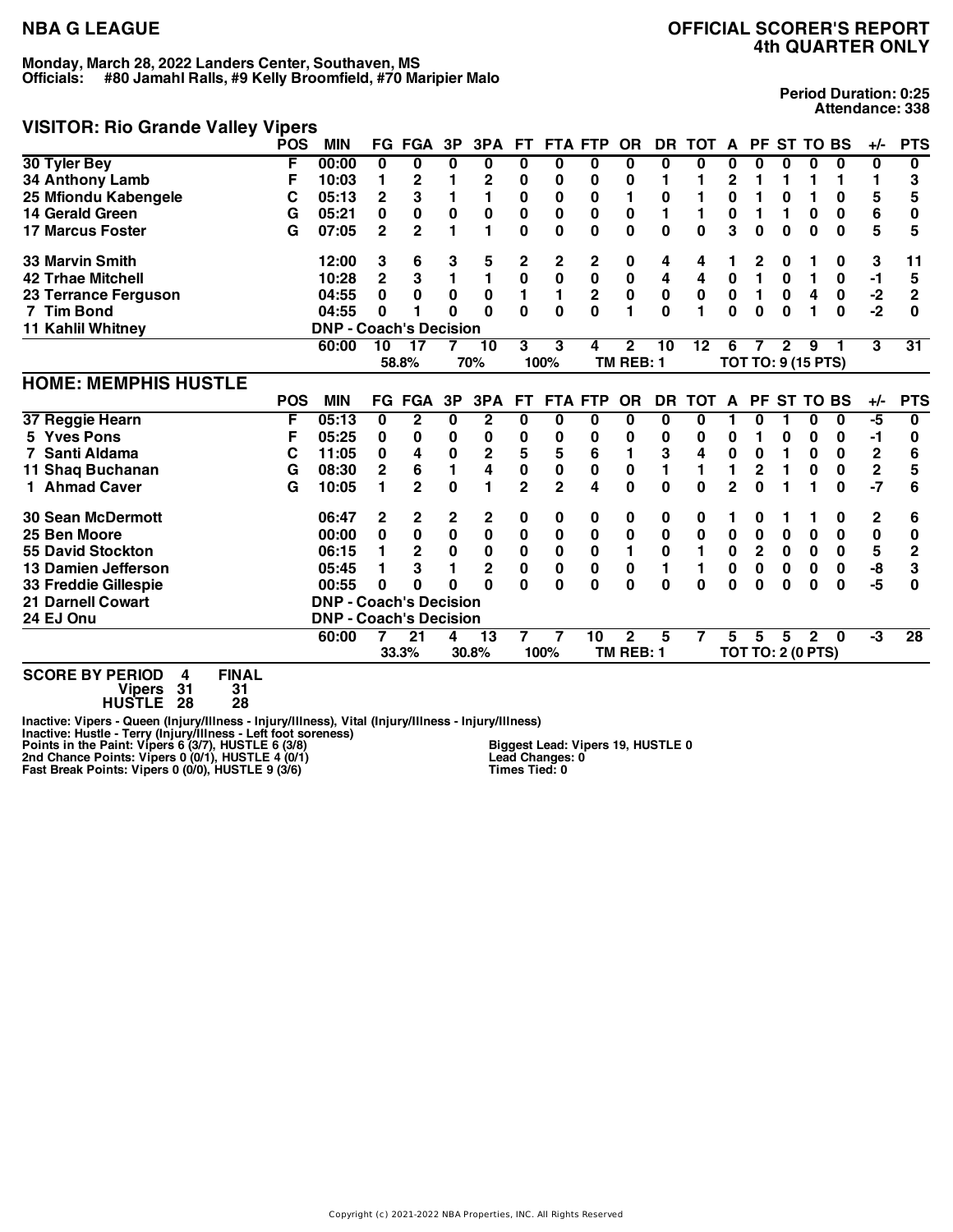## **NBA G LEAGUE OFFICIAL SCORER'S REPORT SECOND HALF**

## **VISITOR: Rio Grande Valley Vipers**

**Period Duration: 1:01 Attendance: 338**

|                                                                                                                           | <b>POS</b>             | <b>MIN</b>                    |                | <b>FG FGA</b>  | 3P                      | 3PA                     | FТ             | <b>FTA</b>     | <b>FTP</b>              | <b>OR</b>      | <b>DR</b>    | тот                     | A            | РF             |              | <b>ST TO BS</b>            |           | +/-             | <b>PTS</b>     |
|---------------------------------------------------------------------------------------------------------------------------|------------------------|-------------------------------|----------------|----------------|-------------------------|-------------------------|----------------|----------------|-------------------------|----------------|--------------|-------------------------|--------------|----------------|--------------|----------------------------|-----------|-----------------|----------------|
| 30 Tyler Bey                                                                                                              | F                      | 05:49                         | 2              | $\mathbf{2}$   | $\bf{0}$                | 0                       | 3              | 3              | 5                       | 5              | 0            | 5                       | 0            | $\mathbf{2}$   | 0            | 0                          | 0         | $\overline{10}$ | $\overline{9}$ |
| 34 Anthony Lamb                                                                                                           | F                      | 19:55                         | 5              | 9              |                         | 7                       | 0              | 0              | 0                       | 1              | 5            | 6                       | 4            | 2              | $\mathbf 2$  | 2                          | 1         | 13              | 14             |
| 25 Mfiondu Kabengele                                                                                                      | С                      | 12:22                         | 5              | 7              | 2                       | 3                       | 1              | 1              | 2                       |                | $\pmb{0}$    | $\overline{\mathbf{c}}$ | 1            | 3              | $\bf{0}$     | 1                          | 0         | 14              | 14             |
| <b>14 Gerald Green</b>                                                                                                    | G                      | 13:50                         | 1              | 6              | $\mathbf 0$             | 5                       | $\mathbf 0$    | $\mathbf 0$    | 0                       | $\frac{2}{0}$  | 1            | $\blacksquare$          | 1            | 3              | 1            | 0                          | 0         | 17              | $\overline{2}$ |
| <b>17 Marcus Foster</b>                                                                                                   | G                      | 17:12                         | 3              | 7              | $\overline{2}$          | 4                       | 0              | 0              | $\bf{0}$                | $\bf{0}$       | 1            | 1                       | 8            | $\bf{0}$       | 1            |                            | $\bf{0}$  | 23              | 8              |
| <b>33 Marvin Smith</b>                                                                                                    |                        | 14:16                         | 3              | 7              | 3                       | 6                       | 3              | 3              | 4                       | 0              | 6            | 6                       |              | 3              | 0            |                            | 0         | 12              | 13             |
| <b>42 Trhae Mitchell</b>                                                                                                  |                        | 20:12                         | 4              |                | $\overline{\mathbf{c}}$ |                         | $\pmb{0}$      | $\bf{0}$       | $\pmb{0}$               | $\pmb{0}$      | 5            | 5                       | $\mathbf{1}$ | 3              | 1            | 1                          | 0         | 9               | 10             |
| 23 Terrance Ferguson                                                                                                      |                        | 08:26                         | 0              | 5<br>2         | $\mathbf 0$             | $\frac{2}{2}$           | 1              | $\mathbf{1}$   | $\mathbf 2$             | $\pmb{0}$      | 1            | 1                       | 0            | 1              | $\bf{0}$     | 4                          | $\pmb{0}$ | 6               | $\mathbf 2$    |
| 7 Tim Bond                                                                                                                |                        | 07:58                         |                | $\overline{2}$ | $\bf{0}$                | $\Omega$                | $\Omega$       | $\mathbf{0}$   | 0                       | $\overline{2}$ | 1            | 3                       | $\mathbf{0}$ | $\bf{0}$       | $\bf{0}$     |                            | $\bf{0}$  | 6               | $\overline{2}$ |
| <b>11 Kahlil Whitney</b>                                                                                                  |                        | <b>DNP - Coach's Decision</b> |                |                |                         |                         |                |                |                         |                |              |                         |              |                |              |                            |           |                 |                |
|                                                                                                                           |                        | 120:00                        | 24             | 47             | 13                      | 29                      | 8              | 8              | 13                      | 10             | 20           | 30                      | 16           | 17             | 5            | 11                         |           | 22              | 74             |
|                                                                                                                           |                        |                               |                | 51.1%          |                         | 44.8%                   |                | 100%           |                         | TM REB: 4      |              |                         |              |                |              | <b>TOT TO: 11 (17 PTS)</b> |           |                 |                |
| <b>HOME: MEMPHIS HUSTLE</b>                                                                                               |                        |                               |                |                |                         |                         |                |                |                         |                |              |                         |              |                |              |                            |           |                 |                |
|                                                                                                                           | <b>POS</b>             | <b>MIN</b>                    |                | FG FGA         | 3P                      | 3PA                     | <b>FT</b>      |                | <b>FTA FTP</b>          | <b>OR</b>      | DR           | <b>TOT</b>              | $\mathbf{A}$ |                |              | PF ST TO BS                |           | $+/-$           | <b>PTS</b>     |
| 37 Reggie Hearn                                                                                                           | F                      | 10:46                         | 0              | $\overline{2}$ | 0                       | $\mathbf 2$             | 0              | 0              | 0                       | 0              | 0            | 0                       | 3            |                | 1            | 0                          | 0         | -6              | 0              |
| <b>Yves Pons</b>                                                                                                          | F                      | 11:09                         | $\mathbf{2}$   | 2              | 0                       | 0                       | 0              | 0              | 0                       | 0              | 0            | 0                       | 0            | 2              | 0            | 0                          | 1         | $-3$            | 4              |
| Santi Aldama                                                                                                              | С                      | 18:56                         | 4              | 11             | 0                       | 3                       | 7              | 8              | 9                       | $\mathbf 2$    | 3            | 5                       | $\pmb{0}$    | $\mathbf{2}$   | 1            | $\mathbf 2$                | 0         | $-7$            | 17             |
| 11 Shaq Buchanan                                                                                                          | G                      | 18:14                         | $\overline{2}$ | 7              | 1                       | 4                       | 1              | 1              | 1                       | $\blacksquare$ | 3            | 4                       | 3            | $\mathbf 2$    | $\mathbf{1}$ | $\pmb{0}$                  | $\bf{0}$  | -8              | 6              |
| 1 Ahmad Caver                                                                                                             | G                      | 17:57                         |                | 4              | $\bf{0}$                | 1                       | $\overline{2}$ | $\overline{2}$ | 4                       | $\bf{0}$       | $\mathbf{0}$ | 0                       | 3            |                | 1            | $\overline{2}$             | $\bf{0}$  | $-17$           | 6              |
| <b>30 Sean McDermott</b>                                                                                                  |                        | 11:46                         | 2              | 2              | 2                       | 2                       |                |                | 2                       | 0              | 0            | 0                       | 1.           | 0              |              | 2                          | 0         | $-12$           | 8              |
| 25 Ben Moore                                                                                                              |                        | 06:16                         | 0              | 1              | $\bf{0}$                | $\pmb{0}$               |                | $\mathbf 2$    | $\mathbf 2$             | $\bf{0}$       | $\pmb{0}$    | 0                       | 0            | 0              | 0            | 0                          | 0         | $-17$           | $\mathbf{2}$   |
| <b>55 David Stockton</b>                                                                                                  |                        | 11:51                         |                | 2              | $\bf{0}$                | $\pmb{0}$               | 1              | 1              | $\overline{\mathbf{c}}$ | $\mathbf{1}$   | 0            | 1                       | 1            | $\mathbf 2$    | $\bf{0}$     | $\mathbf 0$                | $\bf{0}$  | -8              | 4              |
| 13 Damien Jefferson                                                                                                       |                        | 08:01                         | 2              | 4              |                         | $\overline{\mathbf{2}}$ | $\mathbf 0$    | $\pmb{0}$      | $\pmb{0}$               | $\pmb{0}$      | 1            |                         | 0            | $\pmb{0}$      | 0            | 0                          | 0         | $-17$           | 5              |
| 33 Freddie Gillespie                                                                                                      |                        | 05:04                         | 0              |                | 0                       | $\Omega$                | O              | $\overline{2}$ | 0                       | 0              | 1            | 1                       | 0            | $\overline{2}$ | 0            | 0                          | $\bf{0}$  | $-15$           | O              |
| <b>21 Darnell Cowart</b>                                                                                                  |                        | <b>DNP - Coach's Decision</b> |                |                |                         |                         |                |                |                         |                |              |                         |              |                |              |                            |           |                 |                |
| 24 EJ Onu                                                                                                                 |                        | <b>DNP - Coach's Decision</b> |                |                |                         |                         |                |                |                         |                |              |                         |              |                |              |                            |           |                 |                |
|                                                                                                                           |                        | 120:00                        | 14             | 36             | 4                       | 14                      | 13             | 17             | $\overline{20}$         |                | 8            | 12                      | 11           | 12             | 5            | 6                          |           | $-22$           | 52             |
|                                                                                                                           |                        |                               |                | 38.9%          |                         | 28.6%                   |                | 76.5%          |                         | TM REB: 3      |              |                         |              |                |              | <b>TOT TO: 6 (7 PTS)</b>   |           |                 |                |
| $\bullet \bullet \bullet \bullet \bullet \bullet \bullet \bullet \bullet \bullet \bullet \bullet \bullet \bullet \bullet$ | $\cdots \cdots \cdots$ |                               |                |                |                         |                         |                |                |                         |                |              |                         |              |                |              |                            |           |                 |                |

**SCORE BY PERIOD 3 4 FINAL Vipers 43 31 74 HUSTLE 24 28 52**

Inactive: Vipers - Queen (Injury/Illness - Injury/Illness), Vital (Injury/Illness - Injury/Illness)<br>Inactive: Hustle - Terry (Injury/Illness - Left foot soreness)<br>Points in the Paint: Vipers 22 (11/17), HUSTLE Z0 (10/22) B **Biggest Lead: Vipers 19, HUSTLE 13 Lead Changes: 3 Times Tied: 2**

**Technical fouls - Individual Vipers (1): Bey 6:16 3rd HUSTLE (0): NONE Flagrant Fouls Vipers (0): NONE HUSTLE (1): 6:16 3rd Aldama-FLG1**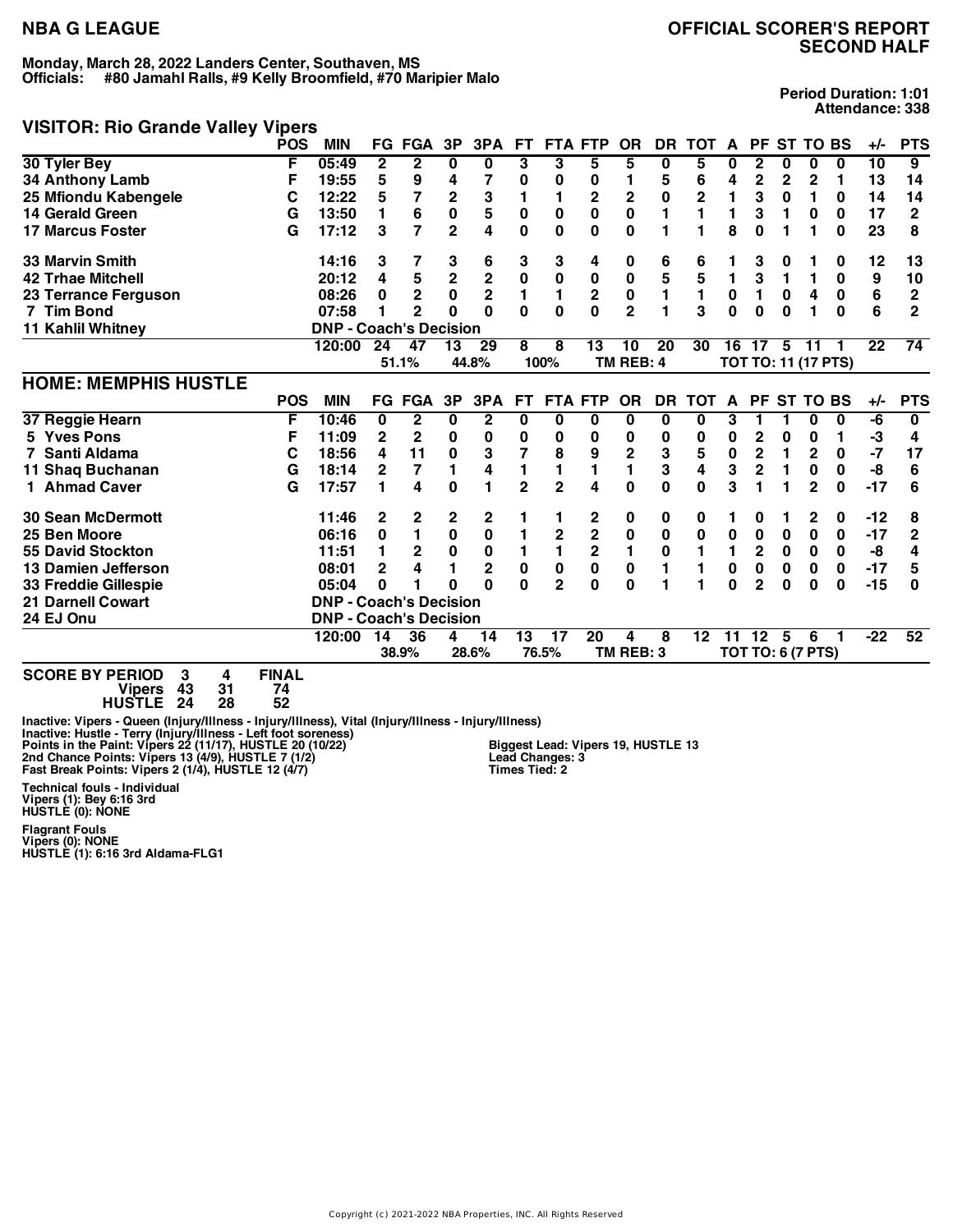### **Rio Grande Valley Vipers at MEMPHIS HUSTLE Monday, March 28, 2022 Landers Center, Southaven, MS HUSTLE Starters: A.Caver S.Buchanan R.Hearn Y.Pons S.Aldama Vipers Starters: M.Foster G.Green T.Bey A.Lamb M.Kabengele**

| Time  | <b>HUSTLE</b>                            | <b>Score</b>              | Lead       | <b>Vipers</b>                                       |
|-------|------------------------------------------|---------------------------|------------|-----------------------------------------------------|
| 12:00 |                                          | Start of Period (7:00 PM) |            |                                                     |
| 12:00 |                                          |                           |            | JUMP BALL S.Aldama VS. M.Kabengele: TIP TO M.Foster |
| 11:41 |                                          |                           |            | MISS T.Bey 25' 3PT Jump Shot                        |
| 11:37 |                                          |                           |            | <b>M.Kabengele REBOUND</b>                          |
| 11:36 |                                          | $0 - 2$                   | $-2$       | <b>M.Kabengele Putback Dunk</b>                     |
| 11:17 | <b>MISS A.Caver 10' Turnaround Shot</b>  |                           |            |                                                     |
| 11:17 | <b>S.Aldama REBOUND</b>                  |                           |            |                                                     |
| 11:17 |                                          |                           |            | T.Bey S.FOUL (P1, T1) (K.Broomfield)                |
| 11:17 | <b>S.Aldama Free Throw 2PT</b>           | $2 - 2$                   | <b>TIE</b> |                                                     |
| 10:53 |                                          | $2 - 4$                   | $-2$       | M.Kabengele 5' Turnaround Shot (M.Foster)           |
| 10:45 | <b>S.Aldama Layup (A.Caver)</b>          | $4-4$                     | <b>TIE</b> |                                                     |
| 10:32 | R.Hearn P.FOUL (P1, T1) (K.Broomfield)   |                           |            |                                                     |
| 10:23 |                                          | $4 - 6$                   | $-2$       | <b>M.Foster Driving Layup</b>                       |
| 10:08 | <b>S.Buchanan Bad Pass TURNOVER #1</b>   |                           |            | <b>A.Lamb STEAL</b>                                 |
| 10:04 | <b>S.Aldama STEAL</b>                    |                           |            | A.Lamb Lost Ball TURNOVER #1                        |
| 10:00 | <b>MISS Y.Pons 15' Jump Shot</b>         |                           |            |                                                     |
| 09:54 |                                          |                           |            | <b>M.Kabengele REBOUND</b>                          |
| 09:53 |                                          | $4 - 8$                   | -4         | <b>G.Green FB Running Dunk</b>                      |
| 09:43 | MISS S.Aldama 22' 3PT Jump Shot          |                           |            |                                                     |
| 09:39 |                                          |                           |            | <b>M.Foster REBOUND</b>                             |
| 09:36 |                                          | $4 - 10$                  | -6         | T.Bey FB Alley Oop Dunk (G.Green)                   |
| 09:35 | TIMEOUT (1)                              |                           |            |                                                     |
| 09:19 |                                          |                           |            | G.Green S.FOUL (P1, T2) (K.Broomfield)              |
| 09:19 | <b>R.Hearn Free Throw 2PT</b>            | $6 - 10$                  | -4         |                                                     |
| 09:01 |                                          |                           |            | <b>MISS T.Bey Driving Layup</b>                     |
| 08:58 | <b>R.Hearn REBOUND</b>                   |                           |            |                                                     |
| 08:48 | <b>S.Aldama 4' Driving Floating Shot</b> | $8 - 10$                  | $-2$       |                                                     |
| 08:40 |                                          |                           |            | MISS G.Green 25' 3PT Jump Shot                      |
| 08:36 | <b>S.Buchanan REBOUND</b>                |                           |            |                                                     |
| 08:32 | MISS Y.Pons 25' 3PT FB Jump Shot         |                           |            |                                                     |
| 08:29 |                                          |                           |            | <b>T.Bey REBOUND</b>                                |
| 08:19 |                                          |                           |            | MISS T.Bey 25' 3PT Jump Shot                        |
| 08:16 |                                          |                           |            | <b>A.Lamb REBOUND</b>                               |
| 08:15 |                                          |                           |            | <b>MISS A.Lamb Putback Layup</b>                    |
| 08:15 |                                          |                           |            | <b>A.Lamb REBOUND</b>                               |
| 08:10 |                                          |                           |            | MISS T.Bey 23' 3PT Jump Shot                        |
| 08:05 |                                          |                           |            | <b>A.Lamb REBOUND</b>                               |
| 08:05 |                                          | $8 - 12$                  | -4         | <b>A.Lamb Tip Layup</b>                             |
| 07:53 | MISS S.Buchanan 23' 3PT Jump Shot        |                           |            |                                                     |
| 07:49 |                                          |                           |            | <b>A.Lamb REBOUND</b>                               |
| 07:43 |                                          |                           |            | MISS M.Kabengele 26' 3PT Jump Shot                  |
| 07:40 | <b>S.Buchanan REBOUND</b>                |                           |            |                                                     |
| 07:34 | S.Buchanan 27' 3PT FB Pullup Shot        | $11 - 12$                 | -1         |                                                     |
| 07:22 |                                          | $11 - 14$                 | $-3$       | <b>A.Lamb Driving Reverse Layup</b>                 |
| 07:07 | Y.Pons 9' Turnaround Shot (A.Caver)      | $13 - 14$                 | -1         |                                                     |
| 06:53 |                                          | $13 - 17$                 | $-4$       | A.Lamb 27' 3PT Jump Shot (M.Foster)                 |
| 06:39 |                                          |                           |            | T.Bey S.FOUL (P2, T3) (J.Ralls)                     |
| 06:39 | <b>SUB: S.McDermott FOR R.Hearn</b>      |                           |            |                                                     |
| 06:39 |                                          |                           |            | <b>SUB: T.Mitchell FOR G.Green</b>                  |
| 06:39 |                                          |                           |            | <b>SUB: M.Smith FOR M.Kabengele</b>                 |
| 06:39 | <b>MISS A.Caver Free Throw 2PT</b>       |                           |            |                                                     |
| 06:36 |                                          |                           |            | <b>A.Lamb REBOUND</b>                               |
| 06:25 |                                          | $13-19$                   | -6         | <b>M.Foster Driving Layup</b>                       |
| 06:15 | S.Aldama Offensive (P1) (K.Broomfield)   |                           |            |                                                     |
| 06:15 | <b>S.Aldama Foul TURNOVER #2</b>         |                           |            |                                                     |
| 06:15 | <b>SUB: B.Moore FOR A.Caver</b>          |                           |            |                                                     |
| 06:15 | <b>SUB: D.Stockton FOR Y.Pons</b>        |                           |            |                                                     |
| 05:57 |                                          | 13-21                     | -8         | <b>M.Foster Driving Layup</b>                       |
| 05:31 | MISS B.Moore 14' Jump Shot               |                           |            |                                                     |
| 05:23 | <b>S.Aldama REBOUND</b>                  |                           |            |                                                     |
| 05:23 | <b>S.Aldama Tip Layup</b>                | $15 - 21$                 | -6         |                                                     |
| 05:20 |                                          |                           |            | MISS M.Smith 26' 3PT Jump Shot                      |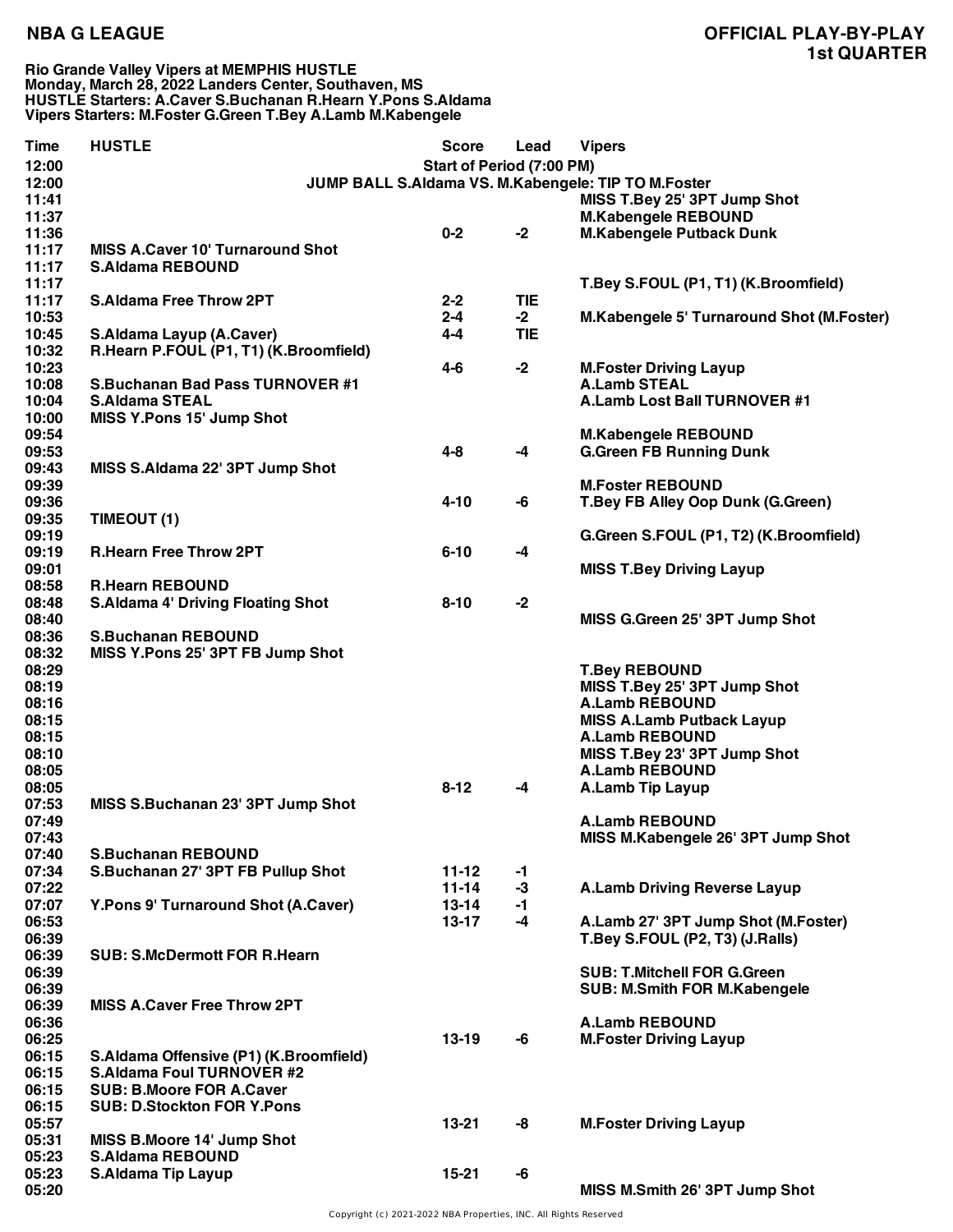## **NBA G LEAGUE OFFICIAL PLAY-BY-PLAY 1st QUARTER**

### **Rio Grande Valley Vipers at MEMPHIS HUSTLE Monday, March 28, 2022 Landers Center, Southaven, MS HUSTLE Starters: A.Caver S.Buchanan R.Hearn Y.Pons S.Aldama Vipers Starters: M.Foster G.Green T.Bey A.Lamb M.Kabengele**

| Time<br>05:16  | <b>HUSTLE</b>                                    | <b>Score</b> | Lead   | <b>Vipers</b><br><b>T.Mitchell REBOUND</b> |
|----------------|--------------------------------------------------|--------------|--------|--------------------------------------------|
| 05:14<br>05:02 | <b>MISS S.McDermott Reverse Layup</b>            | $15 - 24$    | -9     | M.Foster 25' 3PT Jump Shot (T.Mitchell)    |
| 04:55          | <b>S.Aldama REBOUND</b>                          |              |        |                                            |
| 04:55          | <b>S.Aldama Tip Layup</b>                        | 17-24        | $-7$   |                                            |
| 04:54          |                                                  |              |        | MISS A.Lamb 26' 3PT Pullup Shot            |
| 04:49          | <b>S.McDermott REBOUND</b>                       |              |        |                                            |
| 04:45          |                                                  |              |        | T.Bey S.FOUL (P3, T4) (M.Malo)             |
| 04:45          | <b>MISS S.Aldama Free Throw 2PT</b>              |              |        |                                            |
| 04:42          |                                                  |              |        | <b>A.Lamb REBOUND</b>                      |
| 04:26          | <b>SUB: F.Gillespie FOR S.Aldama</b>             |              |        |                                            |
| 04:26          | <b>SUB: D.Jefferson FOR S.Buchanan</b>           |              |        |                                            |
| 04:21          |                                                  |              |        | <b>MISS T.Bey Driving Layup</b>            |
| 04:17          | <b>F.Gillespie REBOUND</b>                       |              |        |                                            |
| 04:09          |                                                  |              |        | M.Smith S.FOUL (P1.PN) (J.Ralls)           |
| 04:09          | <b>D.Jefferson Free Throw 2PT</b>                | 19-24        | -5     |                                            |
| 03:57          | F.Gillespie P.FOUL (P1, T2) (J.Ralls)            |              |        |                                            |
| 03:57          |                                                  |              |        | <b>SUB: T.Ferguson FOR T.Bey</b>           |
| 03:57          |                                                  |              |        | A.Lamb Out Of Bounds Bad Pass TURNOVER #2  |
| 03:45          | <b>D.Stockton Driving Finger Roll Layup</b>      | $21 - 24$    | -3     |                                            |
| 03:34          | <b>B.Moore STEAL</b>                             |              |        | T.Ferguson Bad Pass TURNOVER #3            |
| 03:28          | MISS D.Jefferson 26' 3PT FB Jump Shot            |              |        |                                            |
| 03:22          |                                                  |              |        | <b>M.Smith REBOUND</b>                     |
| 03:17          |                                                  | $21 - 27$    | -6     | M.Foster 24' 3PT FB Pullup Shot            |
| 03:01          | MISS S.McDermott 23' 3PT Jump Shot               |              |        |                                            |
| 02:58          |                                                  |              |        | <b>M.Smith REBOUND</b>                     |
| 02:53          |                                                  |              |        | MISS T. Mitchell 31' 3PT FB Jump Shot      |
| 02:48          | <b>B.Moore REBOUND</b>                           |              |        |                                            |
| 02:44          | <b>D.Jefferson Traveling TURNOVER #3</b>         |              |        |                                            |
| 02:44          |                                                  |              |        | TIMEOUT (1)                                |
| 02:44          |                                                  |              |        | SUB: M.Kabengele FOR M.Foster              |
| 02:44          |                                                  |              |        | <b>SUB: G.Green FOR A.Lamb</b>             |
| 02:27          | <b>S.McDermott STEAL</b>                         |              |        | T.Ferguson Lost Ball TURNOVER #4           |
| 02:24          | <b>B.Moore FB Running Layup (S.McDermott)</b>    | 23-27        | -4     |                                            |
| 02:24          |                                                  |              |        | G.Green S.FOUL (P2.PN) (J.Ralls)           |
| 02:24          | <b>B.Moore Free Throw 1PT</b>                    | 24-27        | $-3$   |                                            |
| 02:05          |                                                  |              |        | MISS G.Green 26' 3PT Pullup Shot           |
| 01:59          | <b>S.McDermott REBOUND</b>                       |              |        |                                            |
| 01:45          | <b>B.Moore Reverse Dunk (D.Stockton)</b>         | 26-27        | -1     |                                            |
| 01:15          |                                                  |              |        | MISS M.Smith 27' 3PT Jump Shot             |
| 01:12          | <b>HUSTLE REBOUND</b>                            |              |        |                                            |
| 01:12          |                                                  |              |        | M.Kabengele P.FOUL (P1.PN) (J.Ralls)       |
| 01:12          | <b>SUB: A.Caver FOR S.McDermott</b>              |              |        |                                            |
| 01:12          |                                                  |              |        | <b>SUB: T.Bond FOR M.Smith</b>             |
| 01:12          | <b>F.Gillespie Free Throw 2PT</b>                | 28-27        | $+1$ * |                                            |
| 01:00          | D.Jefferson S.FOUL (P1, T3) (K.Broomfield)       |              |        |                                            |
| 01:00          |                                                  |              |        | MISS M.Kabengele Free Throw 2PT            |
| :58.3          | <b>F.Gillespie REBOUND</b>                       |              |        |                                            |
| :49.7          |                                                  |              |        | T.Bond S.FOUL (P1.PN) (K.Broomfield)       |
| :49.7          | <b>MISS D.Stockton Free Throw 2PT</b>            |              |        |                                            |
| :47.8          |                                                  |              |        | <b>Vipers REBOUND</b>                      |
| :47.8          |                                                  |              |        | <b>SUB: M.Foster FOR T.Ferguson</b>        |
| :29.7          |                                                  | 28-29        | $-1$ * | <b>T.Mitchell Driving Layup</b>            |
| 0.80:          | <b>MISS D.Stockton Driving Finger Roll Layup</b> |              |        |                                            |
| :06.2          |                                                  |              |        | <b>T.Bond REBOUND</b>                      |
| :02.6          | <b>A.Caver STEAL</b>                             |              |        | <b>T.Mitchell Lost Ball TURNOVER #5</b>    |
| :00.0          | MISS D.Stockton 28' 3PT Driving Bank Shot        |              |        |                                            |
| 0.00:          | <b>HUSTLE REBOUND</b>                            |              |        |                                            |

**End of 1st QUARTER (28-29) End of Period (7:24 PM)**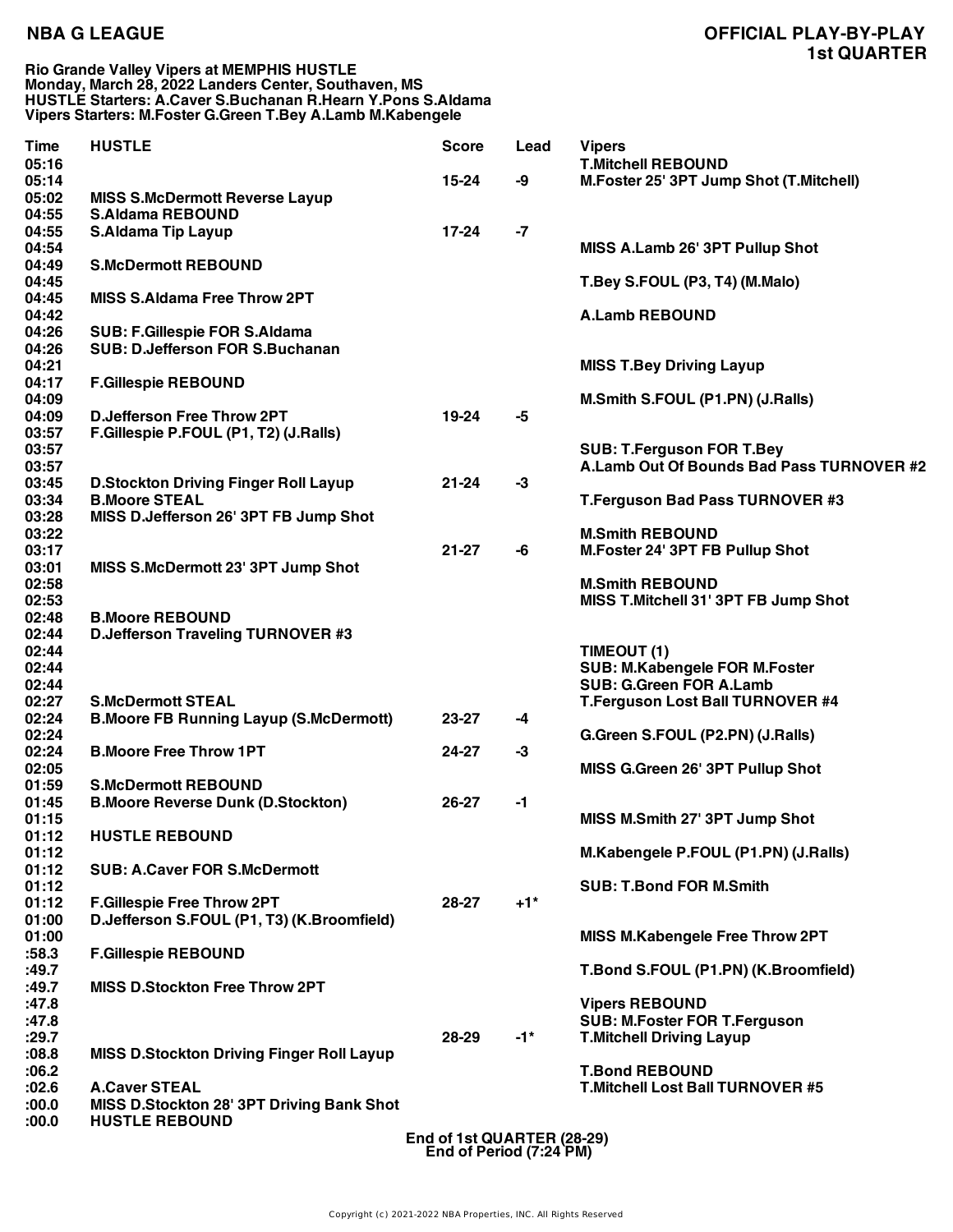**BIG HOME LEAD 1 \*LEAD CHANGES 2 BIG VISITOR LEAD 9 TIMES TIED 2**

**3 FOR 2 PTS TURNOVERS 5 FOR 5 PTS 9/20 FOR 45% FIELD GOALS 13/26 FOR 50% 5/8 FOR 62.5% FREE THROWS 0/1 FOR 0% OFF: 4 DEF: 9 REBOUNDS OFF: 5 DEF: 10 S.Aldama: 10 HIGH SCORER M.Foster: 12 S.Aldama: 3 HIGH REBOUNDER A.Lamb: 6 A.Caver: 2 HIGH ASSISTS M.Foster: 2**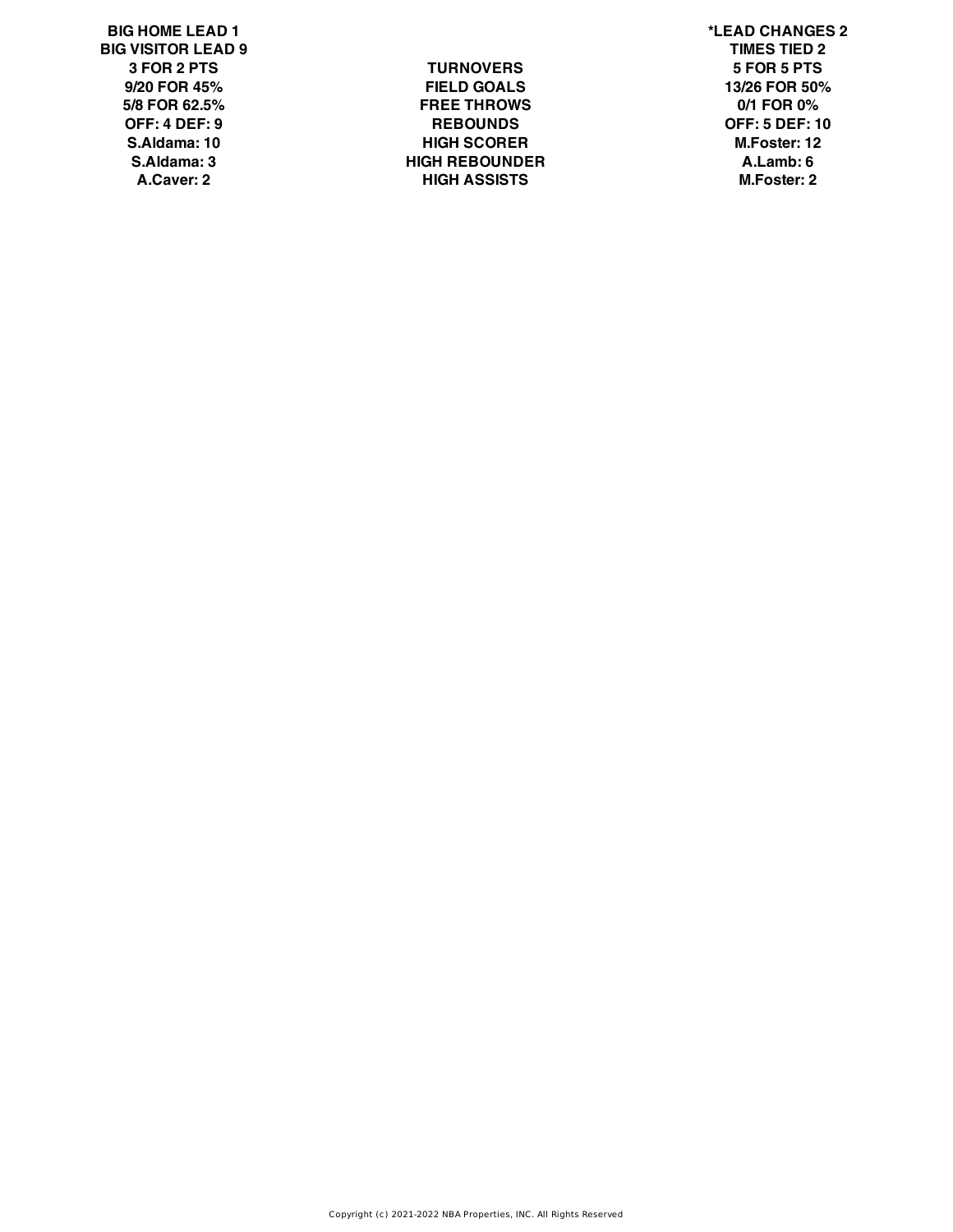**Rio Grande Valley Vipers at MEMPHIS HUSTLE Monday, March 28, 2022 Landers Center, Southaven, MS HUSTLE Starters: A.Caver D.Jefferson F.Gillespie Y.Pons R.Hearn Vipers Starters: T.Bond G.Green M.Foster M.Kabengele T.Mitchell**

| Time           | <b>HUSTLE</b>                                                            | <b>Score</b> | Lead                             | <b>Vipers</b>                                                |
|----------------|--------------------------------------------------------------------------|--------------|----------------------------------|--------------------------------------------------------------|
| 12:00          |                                                                          |              | <b>Start of Period (7:26 PM)</b> |                                                              |
| 12:00          | <b>Possession: Hustle</b>                                                | 28-29        | $-1$                             |                                                              |
| 11:43          | MISS F.Gillespie 16' Jump Shot                                           |              |                                  |                                                              |
| 11:36          |                                                                          |              |                                  | <b>M.Foster REBOUND</b>                                      |
| 11:26          |                                                                          | $28 - 31$    | $-3$                             | <b>M.Kabengele Dunk (T.Bond)</b>                             |
| 11:08          | MISS A.Caver 12' Jump Shot                                               |              |                                  | <b>M.Foster BLOCK</b>                                        |
| 11:03          | <b>F.Gillespie REBOUND</b>                                               |              |                                  |                                                              |
| 11:02          | <b>F.Gillespie Layup</b>                                                 | $30 - 31$    | $-1$                             |                                                              |
| 10:41          |                                                                          |              |                                  | MISS T.Mitchell 27' 3PT Jump Shot                            |
| 10:37          | <b>D.Jefferson REBOUND</b>                                               |              |                                  |                                                              |
| 10:32          | D.Jefferson 26' 3PT FB Running Pullup Shot                               | $33 - 31$    | $+2^*$                           |                                                              |
| 10:17          |                                                                          | 33-34        | $-1*$                            | M.Kabengele 25' 3PT Jump Shot (T.Mitchell)                   |
| 10:06          | <b>A.Caver Bad Pass TURNOVER #4</b>                                      |              |                                  | <b>T.Bond STEAL</b>                                          |
| 10:05          | A.Caver P.FOUL (P1, T1) (J.Ralls)                                        |              |                                  |                                                              |
| 09:55          |                                                                          |              |                                  | <b>MISS T.Bond Running Reverse Layup</b>                     |
| 09:52          | <b>F.Gillespie REBOUND</b>                                               |              |                                  |                                                              |
| 09:48          | MISS R.Hearn 26' 3PT FB Jump Shot                                        |              |                                  |                                                              |
| 09:44          |                                                                          |              |                                  | <b>M.Foster REBOUND</b>                                      |
| 09:31          | <b>Y.Pons STEAL</b>                                                      |              |                                  | <b>T.Bond Bad Pass TURNOVER #6</b>                           |
| 09:25          | R.Hearn FB Reverse Layup (D.Jefferson)                                   | 35-34        | $+1$ <sup>*</sup>                |                                                              |
|                |                                                                          |              |                                  | M.Kabengele Out Of Bounds Lost Ball                          |
| 09:08          |                                                                          |              |                                  | <b>TURNOVER #7</b>                                           |
| 08:48          | <b>MISS R.Hearn Driving Layup</b>                                        |              |                                  | <b>T.Mitchell BLOCK</b>                                      |
| 08:41          | <b>Y.Pons REBOUND</b>                                                    |              |                                  |                                                              |
| 08:40          | A.Caver 26' 3PT Jump Shot (Y.Pons)                                       | 38-34        | +4                               |                                                              |
| 08:31          | D.Jefferson P.FOUL (P2, T2) (J.Ralls)                                    |              |                                  |                                                              |
| 08:31          | <b>SUB: S.McDermott FOR D.Jefferson</b>                                  |              |                                  |                                                              |
| 08:31          |                                                                          |              |                                  | <b>SUB: A.Lamb FOR T.Bond</b>                                |
| 08:31          |                                                                          |              |                                  | <b>SUB: T.Bey FOR M.Kabengele</b>                            |
| 08:19          |                                                                          |              |                                  | <b>G.Green Out Of Bounds Lost Ball TURNOVER</b>              |
|                |                                                                          |              |                                  | #8                                                           |
| 08:14          | Y.Pons 26' 3PT FB Jump Shot (A.Caver)                                    | 41-34        | $+7$                             |                                                              |
| 08:12          |                                                                          |              |                                  | TIMEOUT (2)                                                  |
| 07:59          | R.Hearn P.FOUL (P2, T3) (J.Ralls)                                        |              |                                  |                                                              |
| 07:50          | <b>A.Caver BLOCK</b>                                                     |              |                                  | <b>MISS M.Foster Layup</b>                                   |
| 07:47          | <b>A.Caver REBOUND</b>                                                   |              |                                  |                                                              |
| 07:47          |                                                                          |              |                                  | T.Mitchell P.FOUL (P1, T1) (K.Broomfield)                    |
| 07:43          | A.Caver Driving Reverse Layup (R.Hearn)                                  | 43-34        | $+9$                             |                                                              |
| 07:43          |                                                                          |              |                                  | T.Bey S.FOUL (P4, T2) (M.Malo)                               |
| 07:43          | <b>MISS A.Caver Free Throw 1PT</b>                                       |              |                                  |                                                              |
| 07:39          |                                                                          |              |                                  | <b>T.Bey REBOUND</b>                                         |
| 07:32          |                                                                          | 43-37        | $+6$                             | G.Green 26' 3PT Pullup Shot (A.Lamb)                         |
| 07:12          | S.McDermott Driving Finger Roll Layup (A.Caver) 45-37                    |              | $+8$                             |                                                              |
| 07:00          |                                                                          |              |                                  | MISS G.Green 26' 3PT Jump Shot                               |
| 06:54          | <b>A.Caver REBOUND</b>                                                   |              |                                  |                                                              |
| 06:52          | <b>A.Caver FB Layup</b>                                                  | 47-37        | $+10$                            |                                                              |
| 06:45          |                                                                          | 47-39        | $+8$                             | <b>T.Bey Running Reverse Layup (M.Foster)</b>                |
| 06:20          | MISS S.McDermott 25' 3PT Pullup Shot                                     |              |                                  |                                                              |
| 06:16          | <b>Y.Pons REBOUND</b>                                                    |              |                                  |                                                              |
| 06:13          | <b>MISS Y.Pons 13' Turnaround Shot</b>                                   |              |                                  |                                                              |
| 06:08          |                                                                          | 47-41        |                                  | <b>M.Foster REBOUND</b>                                      |
| 06:07          |                                                                          |              | $+6$                             | <b>M.Foster Driving Layup</b>                                |
| 06:07          | F.Gillespie S.FOUL (P2, T4) (M.Malo)<br><b>SUB: S.Aldama FOR A.Caver</b> |              |                                  |                                                              |
| 06:07<br>06:07 |                                                                          |              |                                  |                                                              |
|                | <b>SUB: D.Stockton FOR F.Gillespie</b>                                   |              |                                  |                                                              |
| 06:07          |                                                                          | 47-42        |                                  | <b>SUB: M.Kabengele FOR T.Mitchell</b>                       |
| 06:07          |                                                                          |              | $+5$                             | <b>M.Foster Free Throw 1PT</b>                               |
| 05:50<br>05:44 | <b>MISS Y.Pons 14' Pullup Shot</b>                                       |              |                                  |                                                              |
| 05:38          |                                                                          |              |                                  | <b>M.Kabengele REBOUND</b><br>MISS G.Green 26' 3PT Jump Shot |
| 05:38          | <b>HUSTLE REBOUND</b>                                                    |              |                                  |                                                              |
| 05:38          | <b>SUB: S.Buchanan FOR R.Hearn</b>                                       |              |                                  |                                                              |
|                |                                                                          |              |                                  |                                                              |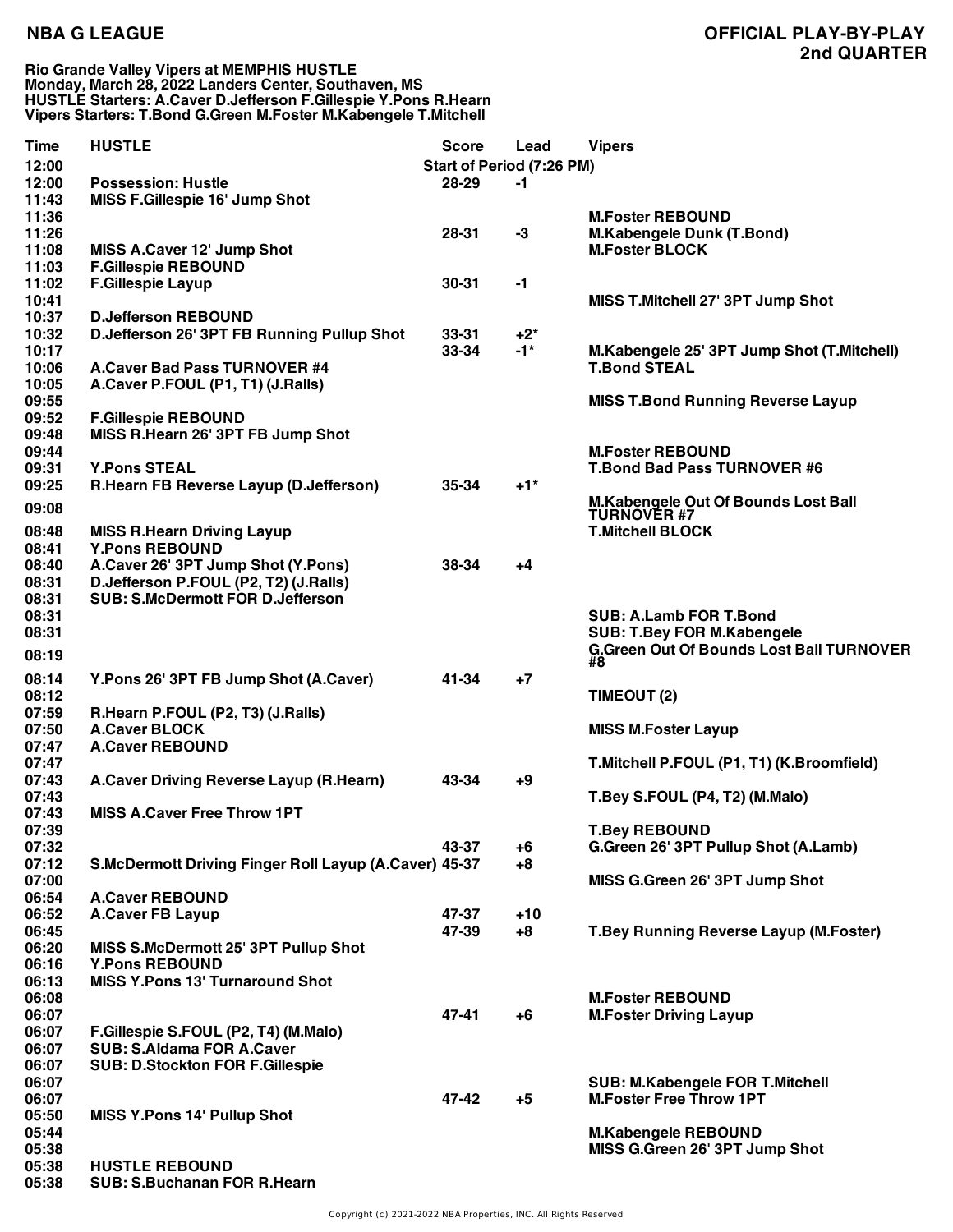### **Rio Grande Valley Vipers at MEMPHIS HUSTLE Monday, March 28, 2022 Landers Center, Southaven, MS HUSTLE Starters: A.Caver D.Jefferson F.Gillespie Y.Pons R.Hearn Vipers Starters: T.Bond G.Green M.Foster M.Kabengele T.Mitchell**

| <b>Time</b><br>05:26                               | <b>HUSTLE</b><br>MISS Y.Pons 24' 3PT Jump Shot                                                                            | <b>Score</b>                        | Lead           | <b>Vipers</b>                                                                                                                                         |
|----------------------------------------------------|---------------------------------------------------------------------------------------------------------------------------|-------------------------------------|----------------|-------------------------------------------------------------------------------------------------------------------------------------------------------|
| 05:23<br>05:17                                     |                                                                                                                           | 47-44                               | $+3$           | <b>G.Green REBOUND</b><br><b>T.Bey FB Layup (M.Foster)</b>                                                                                            |
| 05:09<br>05:06<br>05:01<br>04:57<br>04:57<br>04:57 | MISS S.McDermott 26' 3PT Jump Shot                                                                                        |                                     |                | <b>M.Foster REBOUND</b><br>MISS M.Kabengele 27' 3PT FB Jump Shot<br><b>G.Green REBOUND</b><br>MISS G.Green 23' 3PT Jump Shot<br><b>A.Lamb REBOUND</b> |
| 04:40<br>04:40                                     | S.McDermott S.FOUL (P1.PN) (J.Ralls)                                                                                      |                                     |                | <b>SUB: T.Mitchell FOR G.Green</b>                                                                                                                    |
| 04:40<br>04:40                                     | <b>SUB: B.Moore FOR Y.Pons</b>                                                                                            | 47-46                               | +1             | <b>A.Lamb Free Throw 2PT</b>                                                                                                                          |
| 04:31<br>04:26<br>04:23                            | <b>MISS D.Stockton Driving Layup</b>                                                                                      |                                     |                | <b>A.Lamb BLOCK</b><br><b>T.Mitchell REBOUND</b><br><b>MISS T.Mitchell FB Running Layup</b>                                                           |
| 04:20<br>04:17                                     | <b>S.Buchanan REBOUND</b>                                                                                                 |                                     |                | <b>SUB: G.Green FOR T.Mitchell</b>                                                                                                                    |
| 04:10<br>03:57<br>03:53                            | <b>S.Aldama 2' Floating Shot (D.Stockton)</b><br><b>S.Aldama REBOUND</b>                                                  | 49-46                               | $+3$           | MISS M.Foster 25' 3PT Jump Shot                                                                                                                       |
| 03:44<br>03:31                                     | S.Aldama 26' 3PT Jump Shot (D.Stockton)                                                                                   | 52-46<br>52-48                      | +6<br>$+4$     | A.Lamb Driving Layup (M.Foster)                                                                                                                       |
| 03:13<br>03:07<br>03:02                            | <b>MISS B.Moore Driving Layup</b>                                                                                         |                                     |                | <b>A.Lamb REBOUND</b><br>MISS A.Lamb 29' 3PT FB Jump Shot                                                                                             |
| 03:01                                              | <b>HUSTLE REBOUND</b>                                                                                                     |                                     |                |                                                                                                                                                       |
| 03:01<br>02:49<br>02:49                            | <b>SUB: A.Caver FOR S.McDermott</b><br>TIMEOUT (2)                                                                        |                                     |                | M.Foster P.FOUL (P1, T3) (J.Ralls)                                                                                                                    |
| 02:49<br>02:49                                     |                                                                                                                           |                                     |                | <b>SUB: T.Bond FOR M.Foster</b><br><b>SUB: T.Ferguson FOR T.Bey</b>                                                                                   |
| 02:35<br>02:33                                     | <b>MISS S.Aldama Driving Layup</b><br><b>B.Moore REBOUND</b>                                                              |                                     |                |                                                                                                                                                       |
| 02:29<br>02:16<br>02:12                            | A.Caver 4' Floating Shot (B.Moore)<br><b>D.Stockton STEAL</b>                                                             | 54-48                               | +6             | A.Lamb Bad Pass TURNOVER #9<br>M.Kabengele S.FOUL (P2, T4) (M.Malo)                                                                                   |
| 02:12<br>02:00<br>01:56<br>01:54                   | <b>S.Aldama Free Throw 2PT</b><br><b>S.Aldama BLOCK</b><br><b>B.Moore REBOUND</b><br>MISS S.Buchanan 27' 3PT FB Jump Shot | 56-48                               | $+8$           | <b>MISS A.Lamb Driving Layup</b>                                                                                                                      |
| 01:49<br>01:45<br>01:45                            |                                                                                                                           |                                     |                | <b>T.Ferguson REBOUND</b><br>A.Lamb Offensive (P1) (J.Ralls)<br><b>A.Lamb Foul TURNOVER #10</b>                                                       |
| 01:29<br>01:25<br>01:21<br>01:14<br>01:14          | MISS S.Aldama 17' Jump Shot                                                                                               |                                     |                | <b>A.Lamb REBOUND</b><br>MISS T.Ferguson 24' 3PT FB Jump Shot<br><b>M.Kabengele REBOUND</b><br><b>M.Kabengele Dunk</b>                                |
| 01:11<br>:59.5                                     | <b>S.Buchanan Alley Oop Dunk (A.Caver)</b>                                                                                | 56-50<br>58-50<br>58-52             | +6<br>+8<br>+6 | <b>T.Bond Driving Finger Roll Layup</b>                                                                                                               |
| :52.1<br>:44.3                                     | <b>MISS S.Aldama Alley Oop Dunk</b><br><b>S.Aldama REBOUND</b>                                                            |                                     |                |                                                                                                                                                       |
| :44.3<br>:38.5                                     | <b>S.Aldama Putback Dunk</b>                                                                                              | 60-52<br>60-54                      | +8<br>$+6$     | <b>M.Kabengele Cutting Dunk (G.Green)</b>                                                                                                             |
| :34.7<br>:30.8<br>:28.7                            | MISS S.Buchanan 28' 3PT Jump Shot<br><b>S.Aldama REBOUND</b><br>MISS D.Stockton 23' 3PT Jump Shot                         |                                     |                |                                                                                                                                                       |
| :26.4<br>:13.4                                     | <b>A.Caver REBOUND</b><br>S.Buchanan 24' 3PT Jump Shot (A.Caver)                                                          | 63-54<br>End of 2nd QUARTER (63-54) | +9             |                                                                                                                                                       |

Copyright (c) 2021-2022 NBA Properties, INC. All Rights Reserved

**End of Period (7:50 PM)**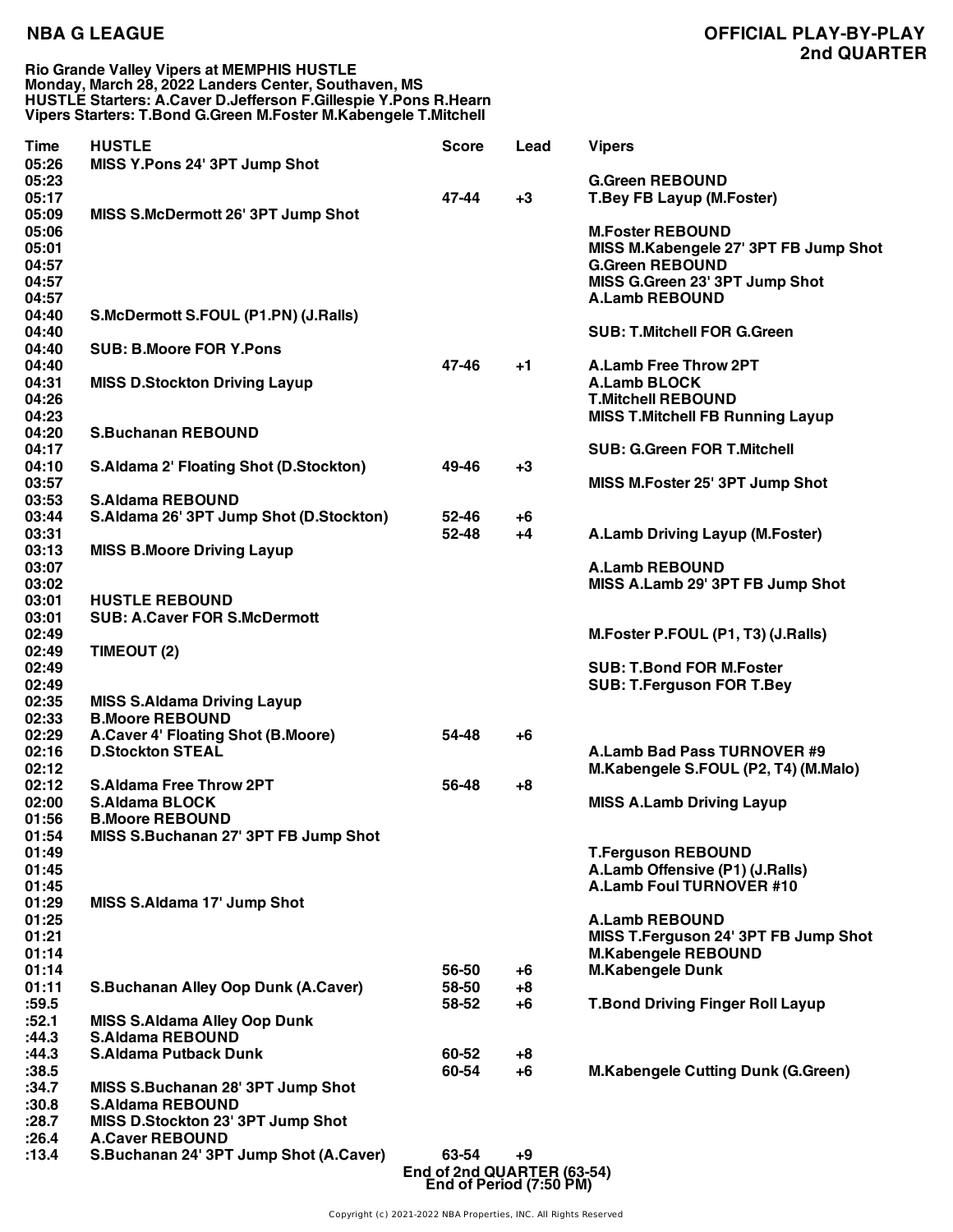**BIG HOME LEAD 10 \*LEAD CHANGES 3 BIG VISITOR LEAD 3 TIMES TIED 0 14/31 FOR 45.2% FIELD GOALS 10/22 FOR 45.5% S.Aldama, A.Caver: 9 HIGH SCORER M.Kabengele: 9 S.Aldama, A.Caver: 3 HIGH REBOUNDER M.Foster: 4**

**1 FOR 0 PTS TURNOVERS 5 FOR 10 PTS 1/2 FOR 50% FREE THROWS 2/2 FOR 100% OFF: 7 DEF: 9 REBOUNDS OFF: 3 DEF: 11 A.Caver: 4 HIGH ASSISTS M.Foster: 3**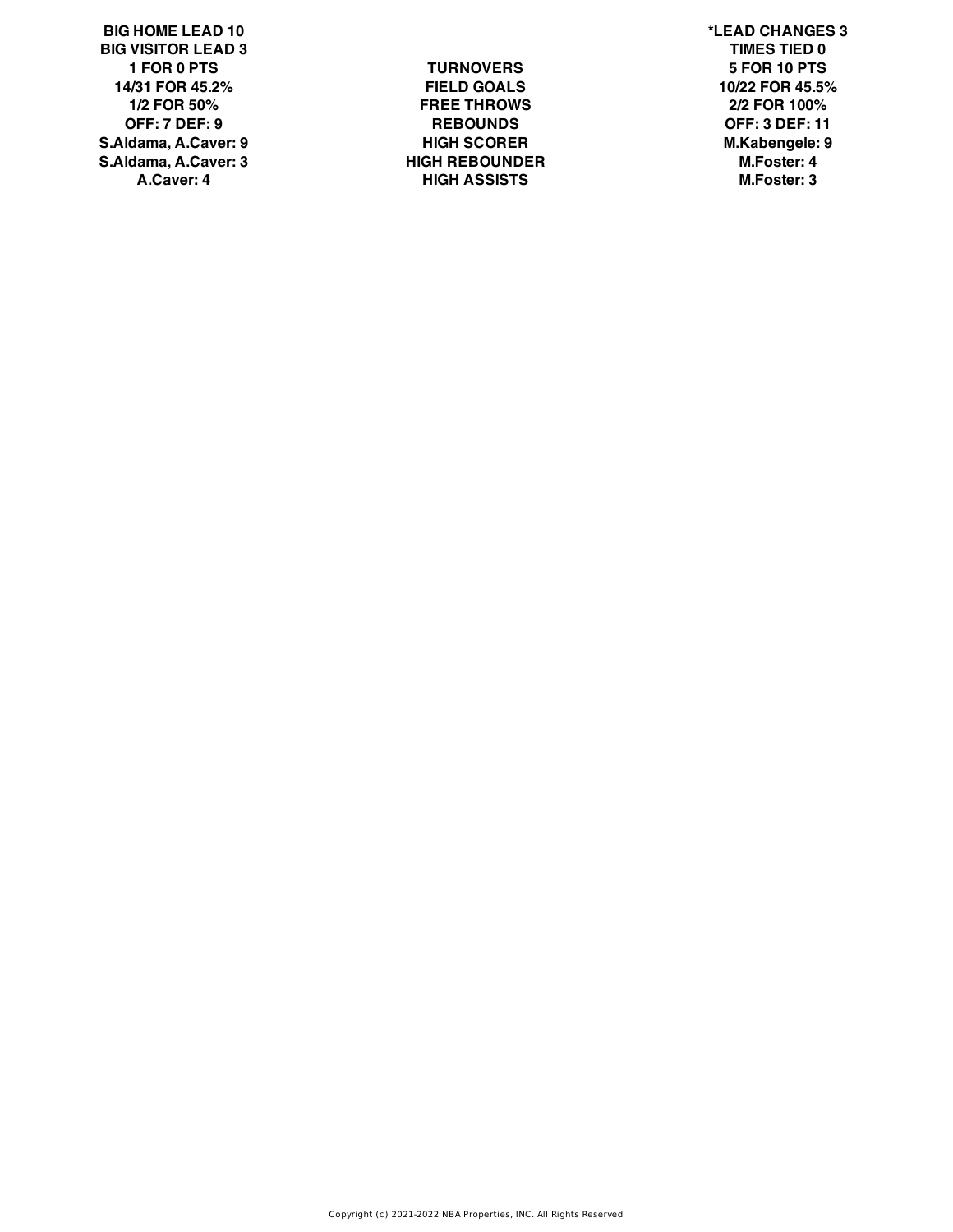**Rio Grande Valley Vipers at MEMPHIS HUSTLE Monday, March 28, 2022 Landers Center, Southaven, MS HUSTLE Starters: A.Caver S.Aldama S.Buchanan Y.Pons R.Hearn Vipers Starters: G.Green M.Kabengele A.Lamb M.Foster T.Mitchell**

| Time  | <b>HUSTLE</b>                              | <b>Score</b>              | Lead  | <b>Vipers</b>                                                     |
|-------|--------------------------------------------|---------------------------|-------|-------------------------------------------------------------------|
| 12:00 |                                            | Start of Period (8:05 PM) |       |                                                                   |
| 12:00 | <b>Possession: Hustle</b>                  | 63-54                     | +9    |                                                                   |
| 11:37 | <b>MISS A.Caver 3' Driving Hook</b>        |                           |       |                                                                   |
| 11:33 | <b>S.Aldama REBOUND</b>                    |                           |       |                                                                   |
| 11:33 | <b>S.Aldama Tip Layup</b>                  | 65-54                     | $+11$ |                                                                   |
|       |                                            |                           |       |                                                                   |
| 11:18 | <b>Y.Pons BLOCK</b>                        |                           |       | <b>MISS M.Foster Layup</b>                                        |
| 11:17 |                                            |                           |       | <b>Vipers REBOUND</b>                                             |
| 11:12 |                                            |                           |       | MISS M.Foster 25' 3PT Jump Shot                                   |
| 11:07 |                                            |                           |       | <b>M.Kabengele REBOUND</b>                                        |
| 11:01 |                                            |                           |       | A.Lamb Three Sec Violation TURNOVER #11                           |
| 10:51 | <b>Y.Pons Cutting Dunk (A.Caver)</b>       | 67-54                     | $+13$ |                                                                   |
| 10:50 |                                            |                           |       | TIMEOUT (3)                                                       |
| 10:37 |                                            |                           |       | MISS G.Green 26' 3PT Pullup Shot                                  |
| 10:33 | <b>S.Buchanan REBOUND</b>                  |                           |       |                                                                   |
| 10:12 | <b>MISS A.Caver 13' Step Back Shot</b>     |                           |       |                                                                   |
| 10:09 |                                            |                           |       | <b>M.Foster REBOUND</b>                                           |
| 10:03 |                                            | 67-56                     | $+11$ | M.Kabengele Alley Oop Dunk (M.Foster)                             |
| 09:49 | MISS S.Aldama 3' Jump Shot                 |                           |       |                                                                   |
| 09:47 |                                            |                           |       | <b>T.Mitchell REBOUND</b>                                         |
| 09:42 |                                            |                           |       | MISS M.Kabengele 25' 3PT FB Jump Shot                             |
| 09:37 |                                            |                           |       | <b>A.Lamb REBOUND</b>                                             |
| 09:35 |                                            | 67-59                     | $+8$  | A.Lamb 23' 3PT Jump Shot (T.Mitchell)                             |
|       |                                            |                           |       |                                                                   |
| 09:11 | MISS S.Aldama 27' 3PT Jump Shot            |                           |       |                                                                   |
| 09:08 | <b>S.Buchanan REBOUND</b>                  |                           |       |                                                                   |
| 09:00 |                                            |                           |       | G.Green S.FOUL (P3, T1) (M.Malo)                                  |
| 09:00 |                                            |                           |       | <b>SUB: T.Bey FOR M.Kabengele</b>                                 |
| 09:00 | <b>S.Aldama Free Throw 2PT</b>             | 69-59                     | $+10$ |                                                                   |
| 08:48 |                                            |                           |       | <b>MISS M.Foster Driving Finger Roll Layup</b>                    |
| 08:45 | <b>S.Buchanan REBOUND</b>                  |                           |       |                                                                   |
| 08:39 | S.Aldama FB Alley Oop Dunk (R.Hearn)       | 71-59                     | $+12$ |                                                                   |
| 08:28 | Y.Pons P.FOUL (P1, T1) (J.Ralls)           |                           |       |                                                                   |
| 08:19 |                                            | 71-62                     | $+9$  | A.Lamb 26' 3PT Jump Shot (M.Foster)                               |
| 08:06 | <b>Y.Pons Driving Dunk (S.Buchanan)</b>    | 73-62                     | $+11$ |                                                                   |
| 07:52 | R.Hearn P.FOUL (P3, T2) (J.Ralls)          |                           |       |                                                                   |
| 07:48 |                                            | 73-65                     | $+8$  | A.Lamb 25' 3PT Jump Shot (G.Green)                                |
| 07:29 | <b>S.Aldama Driving Layup (S.Buchanan)</b> | 75-65                     | $+10$ |                                                                   |
| 07:29 |                                            |                           |       | T.Mitchell S.FOUL (P2, T2) (J.Ralls)                              |
| 07:29 |                                            |                           |       | TIMEOUT (4)                                                       |
| 07:29 |                                            |                           |       | Vipers Coach's Challenge T.Mitchell S.FOUL (J.Ralls): Call Stands |
| 07:29 | <b>MISS S.Aldama Free Throw 1PT</b>        |                           |       |                                                                   |
| 07:26 |                                            |                           |       | <b>A.Lamb REBOUND</b>                                             |
|       |                                            |                           |       |                                                                   |
| 07:14 |                                            |                           |       | MISS G.Green 25' 3PT Step Back Shot                               |
| 07:12 |                                            |                           |       | <b>T.Bey REBOUND</b>                                              |
| 07:12 |                                            | 75-67                     | $+8$  | <b>T.Bey Layup</b>                                                |
| 07:12 | A.Caver S.FOUL (P2, T3) (J.Ralls)          |                           |       |                                                                   |
| 07:12 |                                            | 75-68                     | +7    | <b>T.Bey Free Throw 1PT</b>                                       |
| 06:51 | <b>S.Aldama Bad Pass TURNOVER #5</b>       |                           |       | <b>M.Foster STEAL</b>                                             |
| 06:38 |                                            | 75-70                     | $+5$  | <b>A.Lamb Driving Layup (M.Foster)</b>                            |
| 06:27 | <b>S.Aldama Driving Dunk (R.Hearn)</b>     | 77-70                     | $+7$  |                                                                   |
| 06:27 |                                            |                           |       | T.Bey S.FOUL (P5, T3) (J.Ralls)                                   |
| 06:27 | <b>SUB: S.McDermott FOR R.Hearn</b>        |                           |       |                                                                   |
| 06:27 | <b>S.Aldama Free Throw 1PT</b>             | 78-70                     | $+8$  |                                                                   |
| 06:19 |                                            |                           |       | MISS A.Lamb 26' 3PT Pullup Shot                                   |
| 06:16 |                                            |                           |       | <b>T.Bey REBOUND</b>                                              |
|       | S.Aldama FLAGRANT FOUL TYPE1 (P2, T4)      |                           |       |                                                                   |
| 06:16 | (K.Broomfield)                             |                           |       |                                                                   |
| 06:16 |                                            |                           |       | Tyler Bey Foul: T.FOUL (K.Broomfield)                             |
| 06:16 | <b>S.Buchanan Technical Free Throw 1PT</b> | 79-70                     | $+9$  |                                                                   |
| 06:16 | <b>SUB: B.Moore FOR Y.Pons</b>             |                           |       |                                                                   |
| 06:16 |                                            | 79-72                     | $+7$  | <b>T.Bey Flagrant Free Throw 2PT</b>                              |
| 06:01 |                                            |                           |       | MISS G.Green 25' 3PT Jump Shot                                    |
| 05:59 |                                            |                           |       | <b>T.Bey REBOUND</b>                                              |
|       |                                            |                           |       |                                                                   |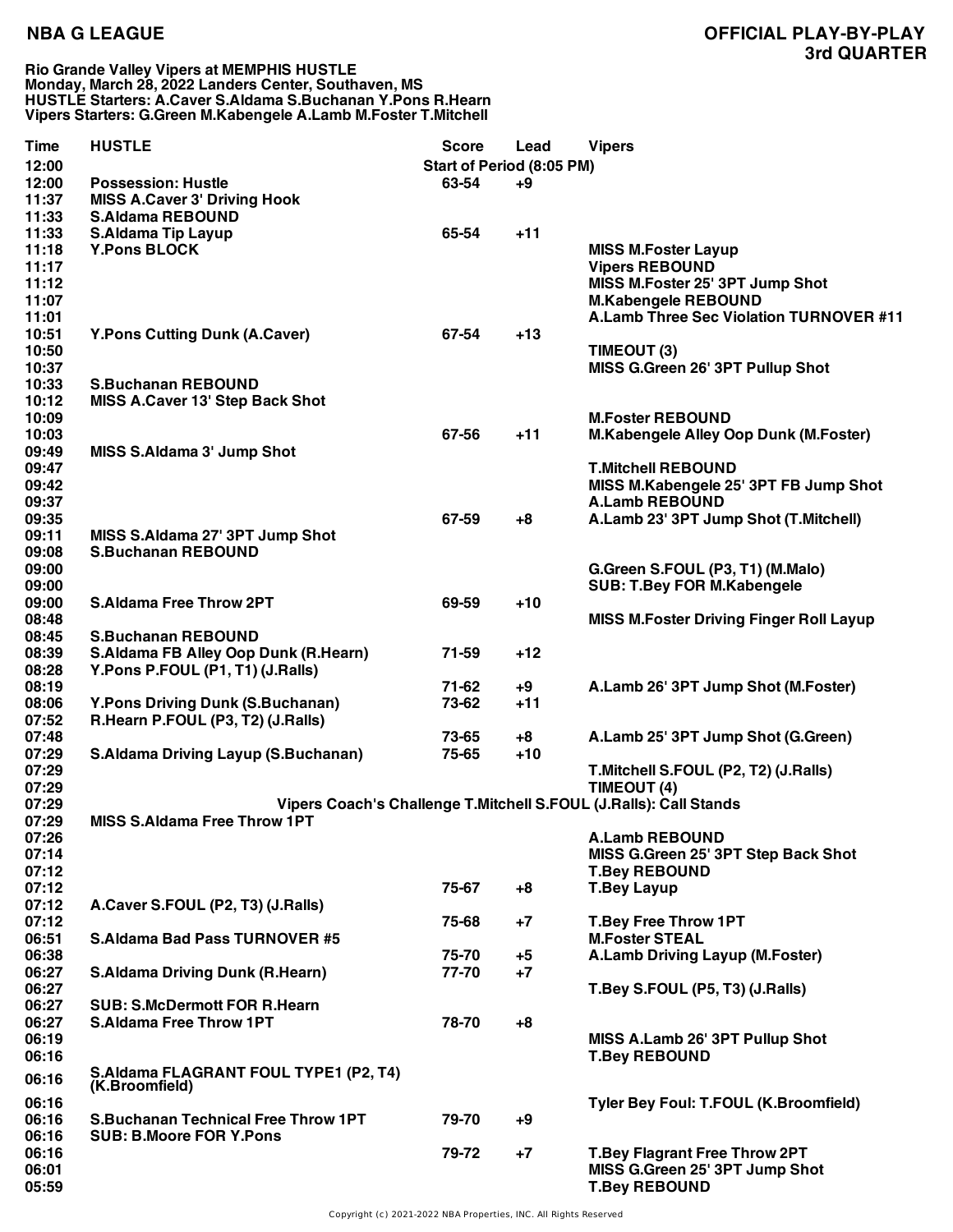**Rio Grande Valley Vipers at MEMPHIS HUSTLE Monday, March 28, 2022 Landers Center, Southaven, MS HUSTLE Starters: A.Caver S.Aldama S.Buchanan Y.Pons R.Hearn Vipers Starters: G.Green M.Kabengele A.Lamb M.Foster T.Mitchell**

| <b>Time</b>    | <b>HUSTLE</b>                                     | <b>Score</b> | Lead       | <b>Vipers</b>                                                                 |
|----------------|---------------------------------------------------|--------------|------------|-------------------------------------------------------------------------------|
| 05:59          | S.Aldama S.FOUL (P3.PN) (M.Malo)                  |              |            |                                                                               |
| 05:59          |                                                   | 79-74        | $+5$       | <b>T.Bey Free Throw 2PT</b>                                                   |
| 05:48<br>05:36 | A.Caver Bad Pass TURNOVER #6                      | 79-76        | $+3$       | <b>A.Lamb STEAL</b><br><b>T.Mitchell Cutting Dunk (A.Lamb)</b>                |
| 05:36          | TIMEOUT (3)                                       |              |            |                                                                               |
| 05:36          | <b>SUB: D.Stockton FOR A.Caver</b>                |              |            |                                                                               |
| 05:28          |                                                   |              |            | A.Lamb P.FOUL (P2, T4) (J.Ralls)                                              |
| 05:25          | <b>S.McDermott Bad Pass TURNOVER #7</b>           |              |            | <b>T.Mitchell STEAL</b>                                                       |
| 05:15<br>04:56 |                                                   | 79-79        | <b>TIE</b> | M.Foster 26' 3PT Pullup Shot                                                  |
| 04:47          | <b>S.Aldama Traveling TURNOVER #8</b>             |              |            | MISS M.Foster 25' 3PT Pullup Shot                                             |
| 04:45          | <b>HUSTLE REBOUND</b>                             |              |            |                                                                               |
| 04:29          | <b>MISS S.Aldama 10' Floating Shot</b>            |              |            |                                                                               |
| 04:26          |                                                   |              |            | <b>A.Lamb REBOUND</b>                                                         |
| 04:22          |                                                   |              |            | MISS G.Green 26' 3PT FB Jump Shot                                             |
| 04:16<br>04:16 |                                                   | 79-81        | $-2^{*}$   | <b>T.Bey REBOUND</b>                                                          |
| 04:09          |                                                   |              |            | <b>T.Bey Putback Layup</b><br>G.Green P.FOUL (P4.PN) (J.Ralls)                |
| 04:09          | <b>SUB: F.Gillespie FOR S.Aldama</b>              |              |            |                                                                               |
| 04:09          |                                                   |              |            | <b>SUB: M.Kabengele FOR M.Foster</b>                                          |
| 04:09          | <b>D.Stockton Free Throw 2PT</b>                  | $81 - 81$    | <b>TIE</b> |                                                                               |
| 03:44          |                                                   |              |            | MISS G.Green 25' 3PT Jump Shot                                                |
| 03:40          |                                                   |              |            | <b>T.Bey REBOUND</b>                                                          |
| 03:39<br>03:39 |                                                   |              |            | MISS A.Lamb 27' 3PT Jump Shot                                                 |
| 03:39          | <b>HUSTLE REBOUND</b>                             |              |            | M.Kabengele L.B Foul (P3.PN) (J.Ralls)                                        |
| 03:39          |                                                   |              |            | <b>SUB: T.Ferguson FOR G.Green</b>                                            |
| 03:39          | <b>MISS F.Gillespie Free Throw 2PT</b>            |              |            |                                                                               |
| 03:32          |                                                   |              |            | <b>A.Lamb REBOUND</b>                                                         |
| 03:18          |                                                   |              |            | MISS A.Lamb 12' Jump Shot                                                     |
| 03:15          | <b>F.Gillespie REBOUND</b>                        |              |            |                                                                               |
| 03:11<br>03:11 |                                                   |              |            | T.Bey S.FOUL (P6.PN) (K.Broomfield)<br><b>SUB</b>                             |
| 03:11          | <b>B.Moore Free Throw 2PT</b>                     | 83-81        | $+2^*$     |                                                                               |
| 02:50          |                                                   | 83-84        | $-1*$      | T.Mitchell 25' 3PT Jump Shot (M.Kabengele)                                    |
| 02:31          | <b>MISS S.Buchanan Cutting Layup</b>              |              |            |                                                                               |
| 02:31          |                                                   |              |            | <b>A.Lamb REBOUND</b>                                                         |
| 02:26          |                                                   | 83-86        | $-3$       | <b>T.Bond FB Running Dunk (A.Lamb)</b><br>T.Mitchell P.FOUL (P3.PN) (J.Ralls) |
| 02:16<br>02:16 | <b>SUB: D.Jefferson FOR S.Buchanan</b>            |              |            |                                                                               |
| 02:16          |                                                   |              |            | <b>SUB: M.Foster FOR A.Lamb</b>                                               |
| 02:16          |                                                   |              |            | <b>SUB: M.Smith FOR T.Mitchell</b>                                            |
| 02:16          | <b>S.McDermott Free Throw 2PT</b>                 | 85-86        | $-1$       |                                                                               |
| 02:01          |                                                   | 85-89        | $-4$       | M.Kabengele 26' 3PT Jump Shot (M.Foster)                                      |
| 01:42<br>01:39 | <b>MISS B.Moore Driving Layup</b>                 |              |            | <b>T.Bond REBOUND</b>                                                         |
| 01:36          |                                                   |              |            | MISS M.Smith 26' 3PT FB Running Shot                                          |
| 01:31          |                                                   |              |            | <b>T.Bond REBOUND</b>                                                         |
| 01:29          |                                                   |              |            | MISS T.Ferguson 23' 3PT Jump Shot                                             |
| 01:28          |                                                   |              |            | <b>Vipers REBOUND</b>                                                         |
| 01:28          | F.Gillespie L.B Foul (P3.PN) (J.Ralls)            |              |            |                                                                               |
| 01:28          | <b>SUB: A.Caver FOR S.McDermott</b>               |              |            |                                                                               |
| 01:28<br>01:13 | <b>MISS F.Gillespie Driving Finger Roll Layup</b> | 85-91        | -6         | <b>M.Kabengele Free Throw 2PT</b>                                             |
| 01:09          |                                                   |              |            | <b>T.Ferguson REBOUND</b>                                                     |
|                |                                                   |              |            | <b>M.Foster Out Of Bounds Lost Ball TURNOVER</b>                              |
| 01:08          |                                                   |              |            | #12                                                                           |
| 01:03          |                                                   |              |            | M.Smith P.FOUL (P2.PN) (J.Ralls)                                              |
| 01:03<br>01:02 | <b>MISS B.Moore Free Throw 2PT</b>                |              |            | <b>M.Smith REBOUND</b>                                                        |
| 01:02          | F.Gillespie P.FOUL (P4.PN) (J.Ralls)              |              |            |                                                                               |
| 01:02          |                                                   | 85-93        | -8         | <b>M.Smith Free Throw 2PT</b>                                                 |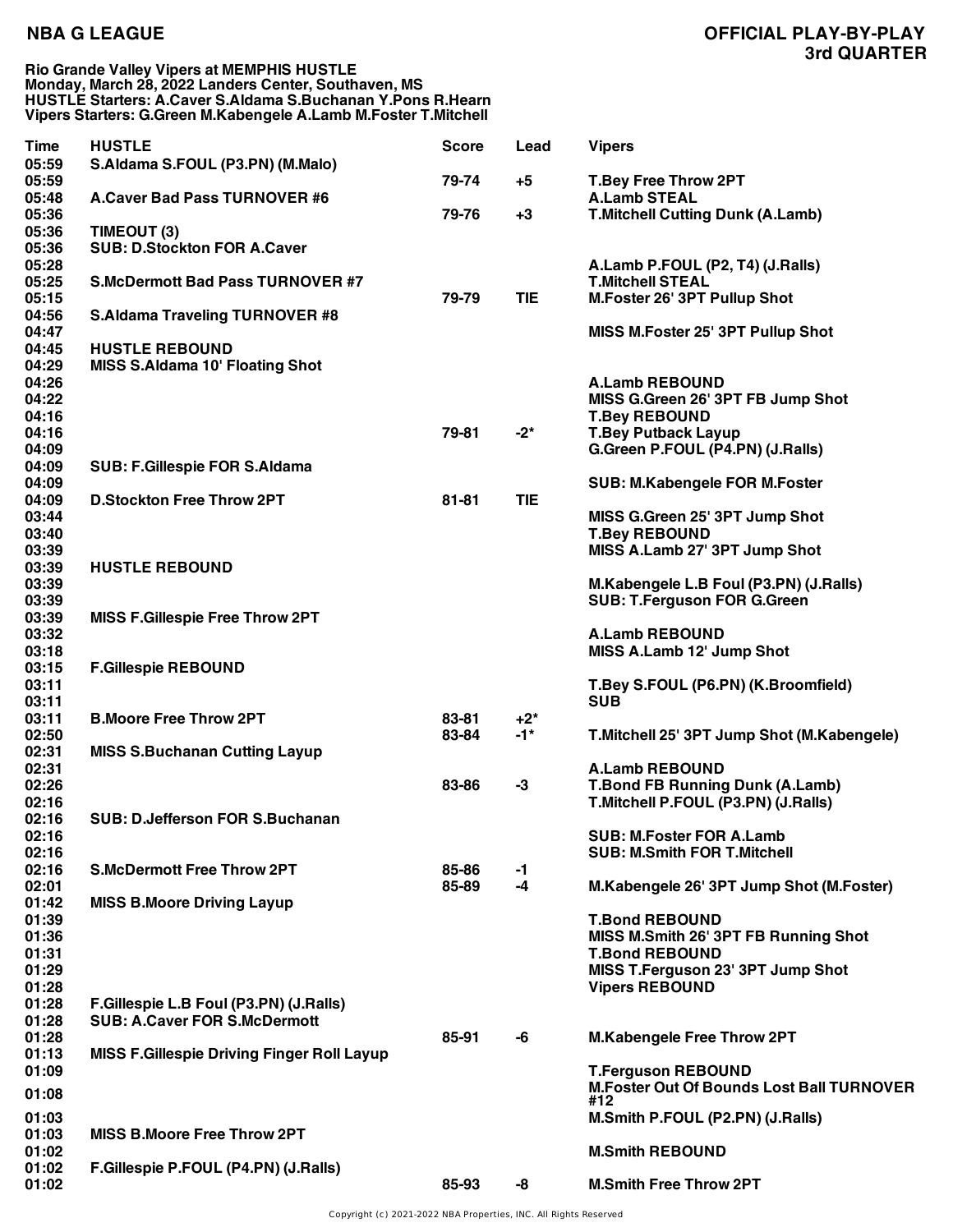**Rio Grande Valley Vipers at MEMPHIS HUSTLE Monday, March 28, 2022 Landers Center, Southaven, MS HUSTLE Starters: A.Caver S.Aldama S.Buchanan Y.Pons R.Hearn Vipers Starters: G.Green M.Kabengele A.Lamb M.Foster T.Mitchell**

| Time<br>01:02<br>01:02<br>01:00  | <b>HUSTLE</b>                                           | <b>Score</b>                                 | Lead      | <b>Vipers</b><br>M.Kabengele P.FOUL (P4.PN) (M.Malo)                                                |  |  |
|----------------------------------|---------------------------------------------------------|----------------------------------------------|-----------|-----------------------------------------------------------------------------------------------------|--|--|
|                                  | <b>MISS F.Gillespie Free Throw 2PT</b>                  |                                              |           | <b>M.Smith REBOUND</b>                                                                              |  |  |
| :47.8<br>:30.1<br>:09.6<br>:08.8 | D.Jefferson 4' Driving Floating Shot (D.Stockton) 87-95 | 85-95                                        | -10<br>-8 | M.Kabengele Alley Oop Dunk (M.Foster)<br>MISS T.Ferguson 24' 3PT Jump Shot<br><b>Vipers REBOUND</b> |  |  |
| :08.8<br>:08.8<br>:00.0          |                                                         | 87-97                                        | -10       | SUB: A.Lamb FOR T.Bond<br><b>SUB: G.Green FOR T.Ferguson</b><br><b>G.Green 15' Turnaround Shot</b>  |  |  |
|                                  | End of 3rd QUARTER (87-97)<br>End of Period (8:39 PM)   |                                              |           |                                                                                                     |  |  |
|                                  | <b>BIG HOME LEAD 13</b><br><b>BIG VISITOR LEAD 10</b>   |                                              |           | *LEAD CHANGES 3<br><b>TIMES TIED 2</b>                                                              |  |  |
|                                  | <b>4 FOR 7 PTS</b>                                      | <b>TURNOVERS</b>                             |           | 2 FOR 2 PTS                                                                                         |  |  |
|                                  | 7/15 FOR 46.7%<br>6/10 FOR 60%                          | <b>FIELD GOALS</b><br><b>FREE THROWS</b>     |           | 14/30 FOR 46.7%<br>5/5 FOR 100%                                                                     |  |  |
|                                  | <b>OFF: 2 DEF: 5</b><br>S.Aldama: 11                    | <b>REBOUNDS</b><br><b>HIGH SCORER</b>        |           | <b>OFF: 11 DEF: 10</b><br><b>A.Lamb: 11</b>                                                         |  |  |
|                                  | S.Buchanan: 3<br>R.Hearn, S.Buchanan: 2                 | <b>HIGH REBOUNDER</b><br><b>HIGH ASSISTS</b> |           | T.Bey, A.Lamb: 5<br>M.Foster: 5                                                                     |  |  |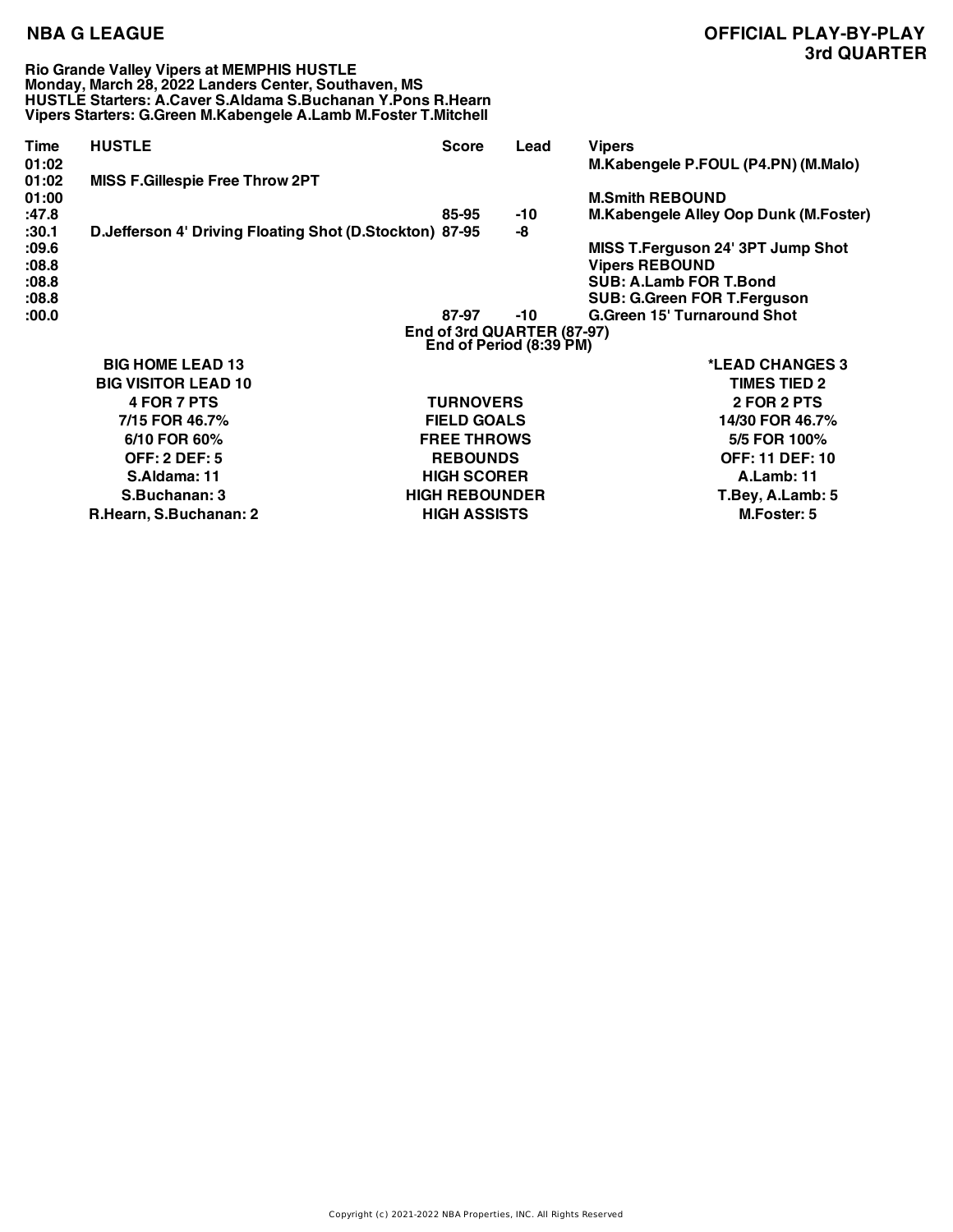### **Rio Grande Valley Vipers at MEMPHIS HUSTLE Monday, March 28, 2022 Landers Center, Southaven, MS HUSTLE Starters: A.Caver D.Jefferson F.Gillespie Y.Pons R.Hearn Vipers Starters: G.Green M.Foster M.Kabengele M.Smith A.Lamb**

| <b>Time</b> | <b>HUSTLE</b>                            | <b>Score</b>                     | Lead  | <b>Vipers</b>                                   |
|-------------|------------------------------------------|----------------------------------|-------|-------------------------------------------------|
| 12:00       |                                          | <b>Start of Period (8:42 PM)</b> |       |                                                 |
| 12:00       |                                          | 87-97                            | $-10$ | <b>Possession: Vipers</b>                       |
| 11:43       |                                          | 87-100                           | $-13$ | A.Lamb 26' 3PT Jump Shot (M.Smith)              |
| 11:22       | <b>MISS D.Jefferson 8' Floating Shot</b> |                                  |       |                                                 |
| 11:20       |                                          |                                  |       | <b>Vipers REBOUND</b>                           |
| 11:05       |                                          | 87-102                           | $-15$ | M.Kabengele Dunk (M.Foster)                     |
| 11:05       | TIMEOUT (4)                              |                                  |       |                                                 |
| 11:05       | <b>SUB: S.Aldama FOR F.Gillespie</b>     |                                  |       |                                                 |
| 10:55       | <b>A.Caver 9' Turnaround Shot</b>        | 89-102                           | $-13$ |                                                 |
| 10:40       |                                          | 89-105                           | $-16$ | M.Foster 26' 3PT Step Back Shot                 |
| 10:28       |                                          |                                  |       | G.Green S.FOUL (P5, T1) (M.Malo)                |
| 10:28       |                                          |                                  |       | <b>SUB: T.Mitchell FOR G.Green</b>              |
| 10:28       | <b>A.Caver Free Throw 2PT</b>            | 91-105                           | -14   |                                                 |
| 10:05       |                                          |                                  |       | T.Mitchell Offensive (P4) (J.Ralls)             |
| 10:05       |                                          |                                  |       | <b>T.Mitchell Foul TURNOVER #13</b>             |
| 10:00       | D.Jefferson 27' 3PT Jump Shot (R.Hearn)  | 94-105                           | $-11$ |                                                 |
| 09:44       |                                          | 94-108                           | $-14$ | M.Smith 28' 3PT Jump Shot (A.Lamb)              |
| 09:33       | MISS R.Hearn 26' 3PT Jump Shot           |                                  |       |                                                 |
| 09:29       |                                          |                                  |       | <b>A.Lamb REBOUND</b>                           |
| 09:17       | <b>R.Hearn STEAL</b>                     |                                  |       | A.Lamb Bad Pass TURNOVER #14                    |
| 09:13       |                                          |                                  |       | A.Lamb S.FOUL (P3, T2) (K.Broomfield)           |
| 09:13       | <b>S.Aldama Free Throw 2PT</b>           | 96-108                           | $-12$ |                                                 |
| 08:59       |                                          | 96-111                           | $-15$ | M.Kabengele 26' 3PT Jump Shot (M.Foster)        |
| 08:47       | MISS R.Hearn 28' 3PT Jump Shot           |                                  |       |                                                 |
| 08:43       |                                          |                                  |       | <b>T.Mitchell REBOUND</b>                       |
| 08:33       |                                          |                                  |       | MISS A.Lamb 26' 3PT Step Back Shot              |
| 08:30       |                                          |                                  |       | <b>M.Kabengele REBOUND</b>                      |
| 08:30       | Y.Pons P.FOUL (P2, T1) (J.Ralls)         |                                  |       |                                                 |
| 08:30       | <b>SUB: S.Buchanan FOR Y.Pons</b>        |                                  |       |                                                 |
| 08:26       |                                          |                                  |       | <b>MISS T.Mitchell Driving Layup</b>            |
| 08:22       | <b>D.Jefferson REBOUND</b>               |                                  |       |                                                 |
| 08:15       | MISS D.Jefferson 26' 3PT Jump Shot       |                                  |       |                                                 |
| 08:11       |                                          |                                  |       | <b>M.Smith REBOUND</b>                          |
| 07:58       | <b>A.Caver STEAL</b>                     |                                  |       | <b>M.Kabengele Bad Pass TURNOVER #15</b>        |
| 07:52       | MISS S.Aldama 26' 3PT Jump Shot          |                                  |       |                                                 |
| 07:48       |                                          |                                  |       | <b>T.Mitchell REBOUND</b>                       |
| 07:32       |                                          |                                  |       | <b>MISS M.Kabengele Alley Oop Dunk</b>          |
| 07:29       | <b>S.Aldama REBOUND</b>                  |                                  |       |                                                 |
| 07:24       | <b>MISS S.Aldama 3' FB Floating Shot</b> |                                  |       |                                                 |
| 07:20       |                                          |                                  |       | <b>M.Smith REBOUND</b>                          |
| 07:02       |                                          | 96-113                           | $-17$ | <b>M.Foster 2' Driving Hook</b>                 |
| 06:47       |                                          |                                  |       | M.Kabengele S.FOUL (P5, T3) (J.Ralls)           |
| 06:47       | <b>SUB: S.McDermott FOR R.Hearn</b>      |                                  |       |                                                 |
| 06:47       |                                          |                                  |       | <b>SUB: G.Green FOR M.Kabengele</b>             |
| 06:47       | <b>A.Caver Free Throw 2PT</b>            | 98-113                           | $-15$ |                                                 |
| 06:31       |                                          | 98-116                           | $-18$ | T.Mitchell 27' 3PT Step Back Shot               |
| 06:18       | <b>A.Caver Lost Ball TURNOVER #9</b>     |                                  |       | <b>A.Lamb STEAL</b>                             |
|             |                                          |                                  |       | <b>M.Smith Out Of Bounds Lost Ball TURNOVER</b> |
| 06:15       |                                          |                                  |       | #16                                             |
| 06:15       | <b>SUB: D.Stockton FOR D.Jefferson</b>   |                                  |       |                                                 |
| 06:02       | S.McDermott 32' 3PT Jump Shot (A.Caver)  | 101-116                          | $-15$ |                                                 |
| 05:38       |                                          | 101-119                          | $-18$ | M.Smith 26' 3PT Jump Shot (M.Foster)            |
| 05:24       | MISS A.Caver 23' 3PT Jump Shot           |                                  |       |                                                 |
| 05:21       |                                          |                                  |       | <b>G.Green REBOUND</b>                          |
| 05:05       |                                          |                                  |       | MISS M.Smith 22' 3PT Jump Shot                  |
| 05:02       | <b>S.Buchanan REBOUND</b>                |                                  |       |                                                 |
|             | S.McDermott 24' 3PT FB Running Shot      |                                  |       |                                                 |
| 04:58       | (S.Buchanan)                             | 104-119                          | $-15$ |                                                 |
| 04:55       |                                          |                                  |       | TIMEOUT (5)                                     |
| 04:55       |                                          |                                  |       | <b>SUB: T.Bond FOR M.Foster</b>                 |
| 04:55       |                                          |                                  |       | <b>SUB: T.Ferguson FOR A.Lamb</b>               |
| 04:47       | D.Stockton P.FOUL (P1, T2) (J.Ralls)     |                                  |       |                                                 |